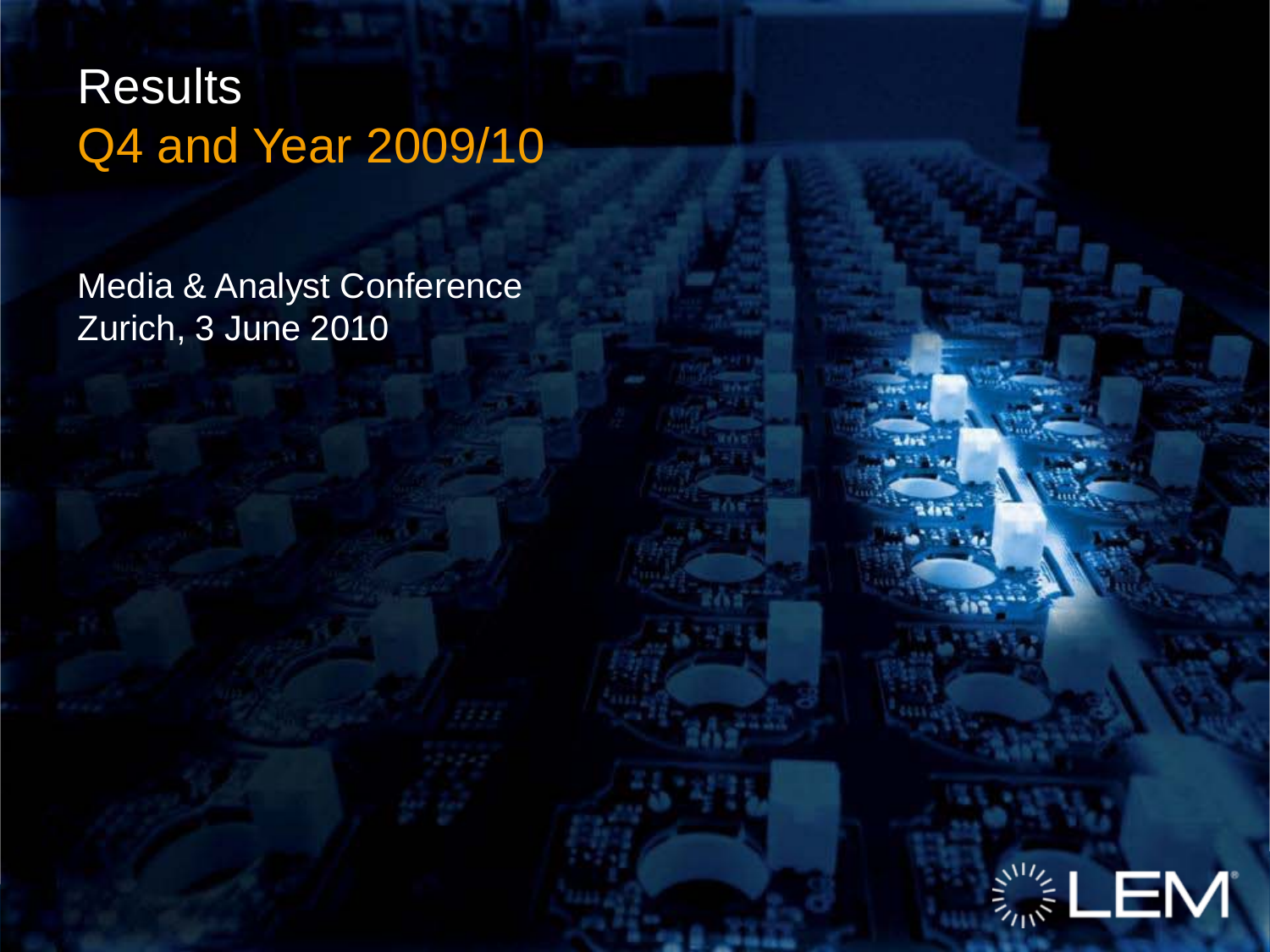

- 1. Highlights and Business Review **Paul Van Iseghem**
- 2. Business Development **Paul Van Iseghem**
- 3. Financial Review Julius Renk
- 4. Strategy and Outlook Paul Van Iseghem
- 5. Succession of the CEO Felix Bagdasarjanz
- 6. Proposals Shareholders' Meeting Felix Bagdasarjanz



2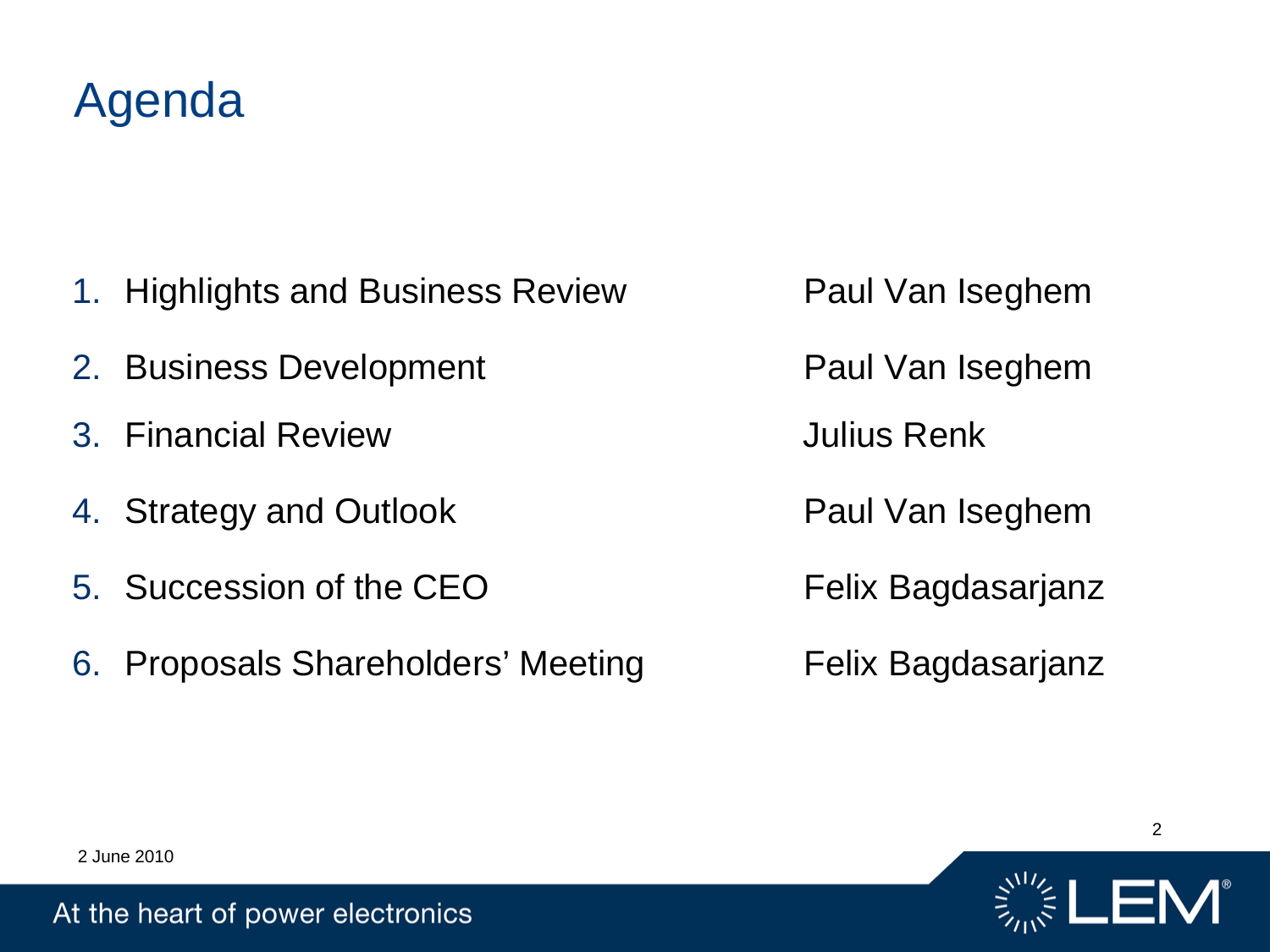### LEM Business Card

- LEM is the global market leader in providing innovative and high quality solutions for measuring electrical parameters
- Its current and voltage transducers are used in a broad range of applications in industry, traction, energy & automation and automotive markets
- LEM is a high growth global company with approximately 1'000 employees. It has production plants in Geneva (Switzerland), Copenhagen (Denmark), Machida (Japan), Beijing (China) and regional sales offices close to its clients locations
- LEM is listed on the SIX Swiss Exchange since 1986 Market Cap of CHF 390 million



3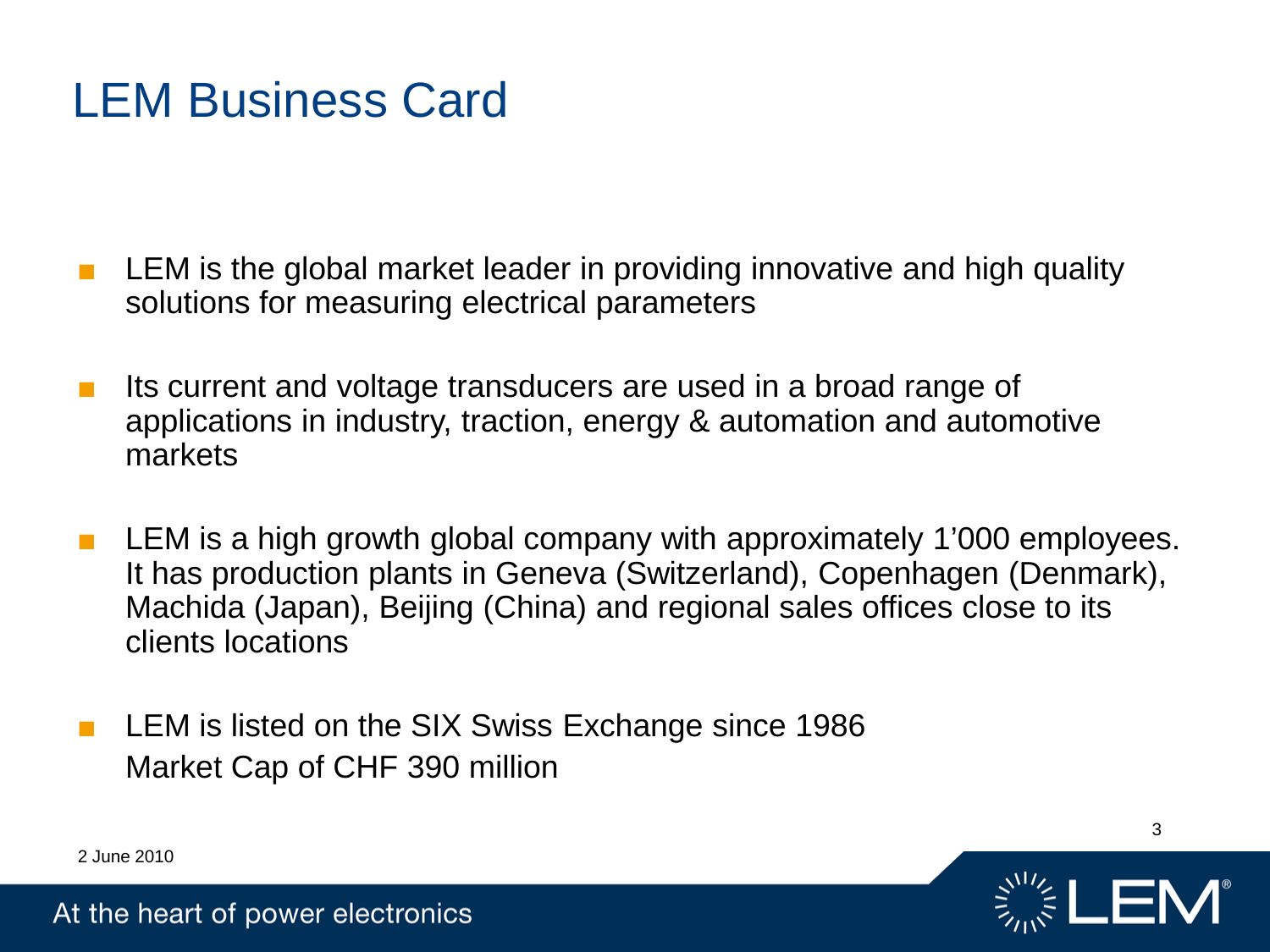#### LEM Production and Logistics World-Wide



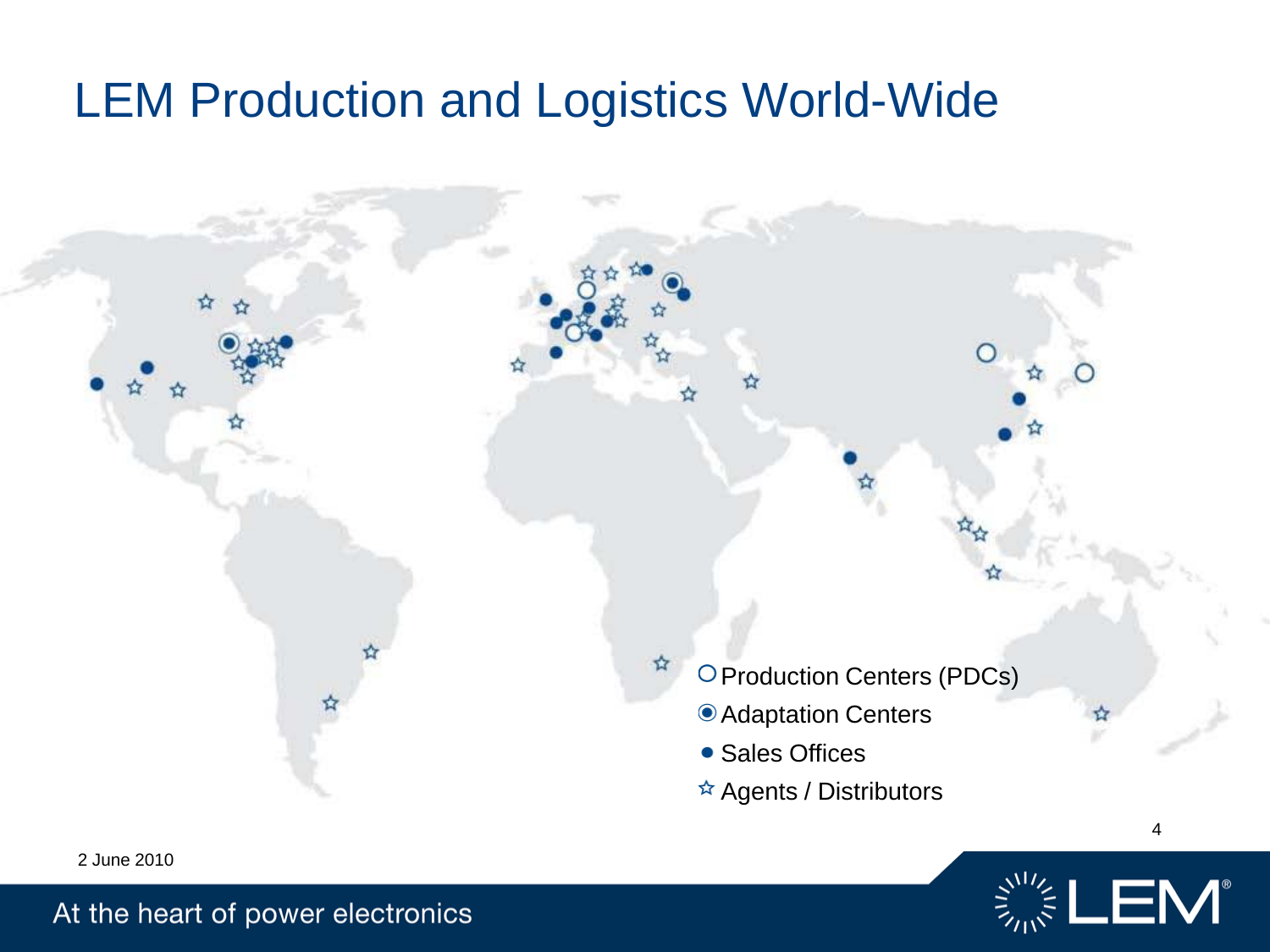### Markets Served

#### **Traditional Markets New Markets New Markets**

#### **Industry**

- All areas of reliable current measurement
- Motor drives, power conversion AC/DC, power supplies, UPS, welding, medical scanner, new energies, leakage current
- Test & measurement

#### Traction & Trackside

- On-board applications, inverters
- Trackside and energy monitoring

#### Automotive

**Battery Management** (all car types) **Electric Motor Control** 

(HEV-EV)

#### Energy & Automation

- Process control
- Battery Monitoring,

Energy Metering

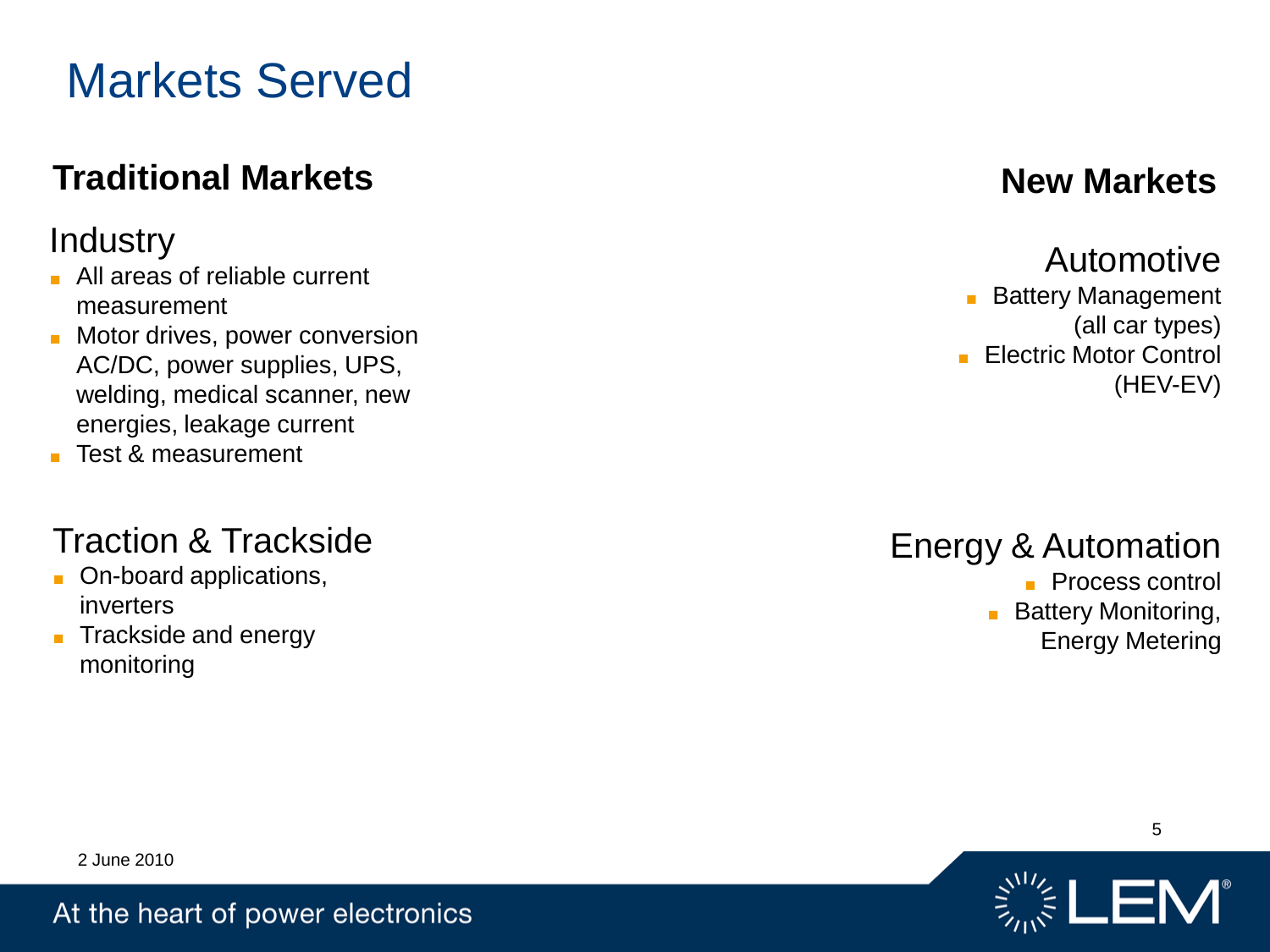### 1. Highlights and Business Review Paul Van Iseghem, President & CEO



2 June 2010

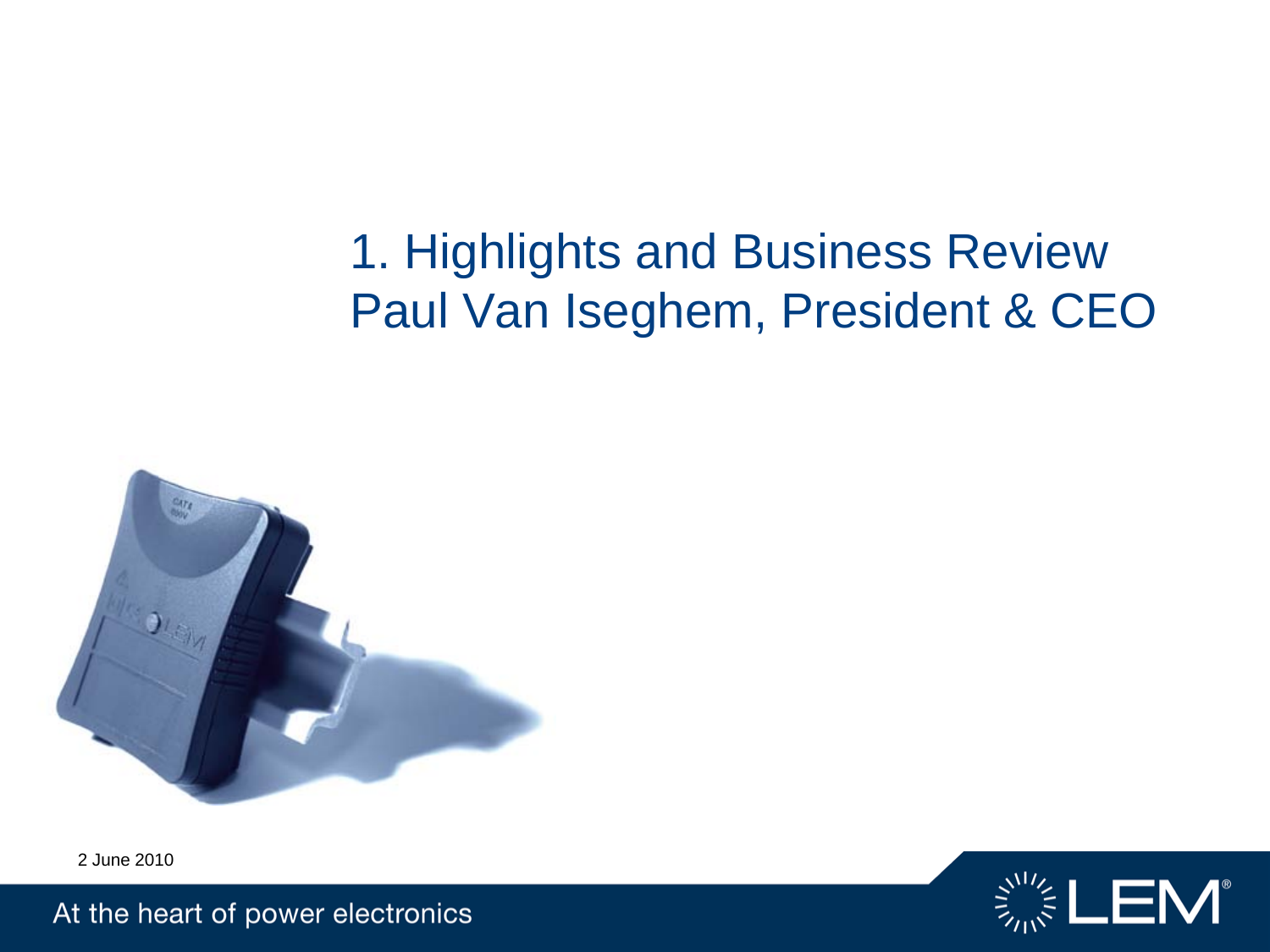# 1. Financial Highlights - Moving Strongly out of the Recession

|                         | Q3 to Q4 2009/10 | Year to Year |
|-------------------------|------------------|--------------|
| <b>Sales</b>            | 20.9%            | -5.7%        |
| <b>Operational EBIT</b> | 32.4%            | $-11.6\%$    |

After accounting for the stock option plans

| - E D L 1    | $7.6\%$ | $-48.2%$  |
|--------------|---------|-----------|
| Net earnings | 28.2%   | $-56.0\%$ |

7

2 June 2010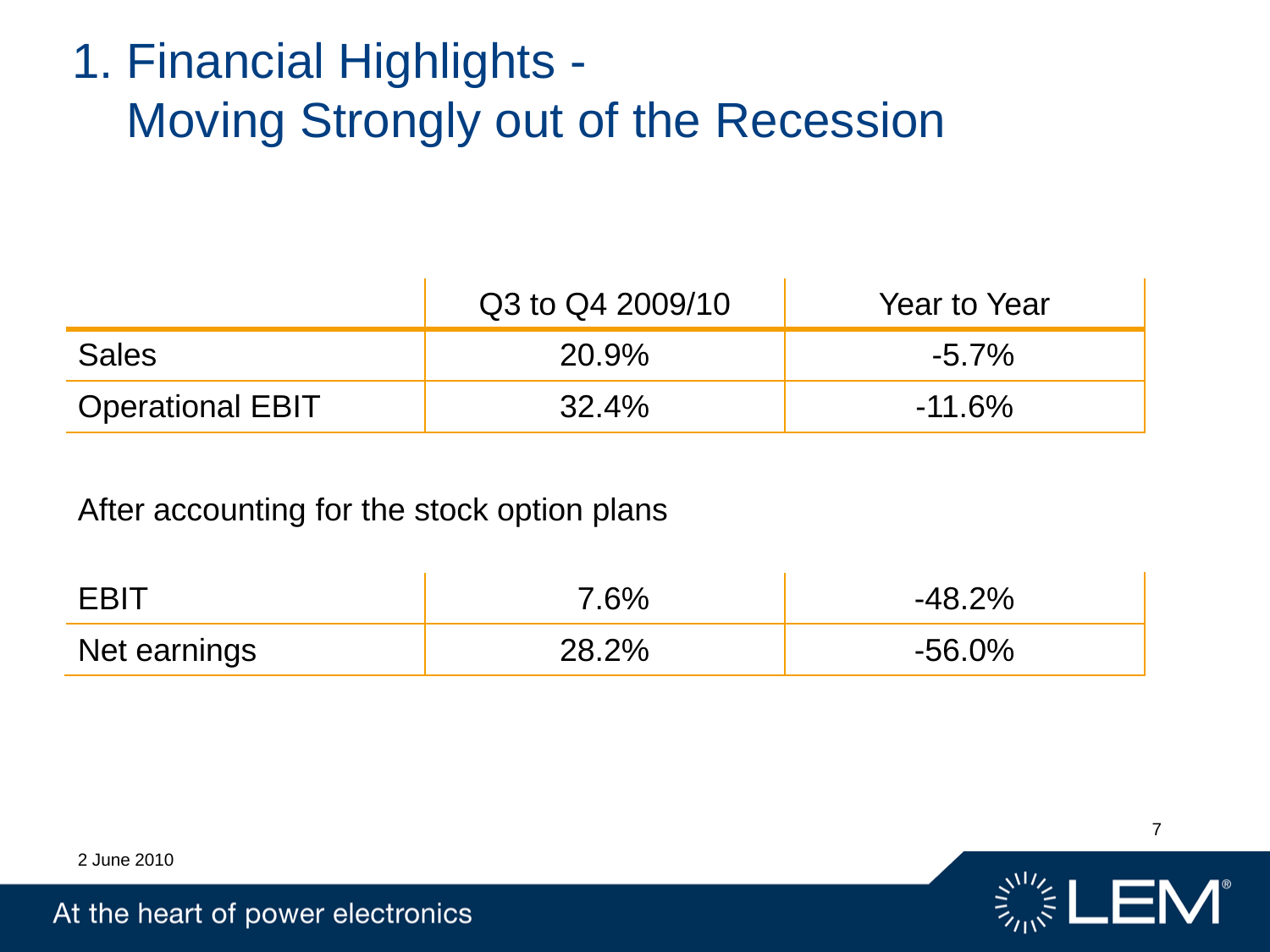### 1. Business Highlights

- **Opening of a new 10'000 m<sup>2</sup> facility in Beijing, China**
- Acquisition of Danfysik ACP in Copenhagen, Denmark
- Growth of renewable energy business over pre-crisis levels
- Automotive production transferred to China, reaching break-even for 2 consecutive quarters

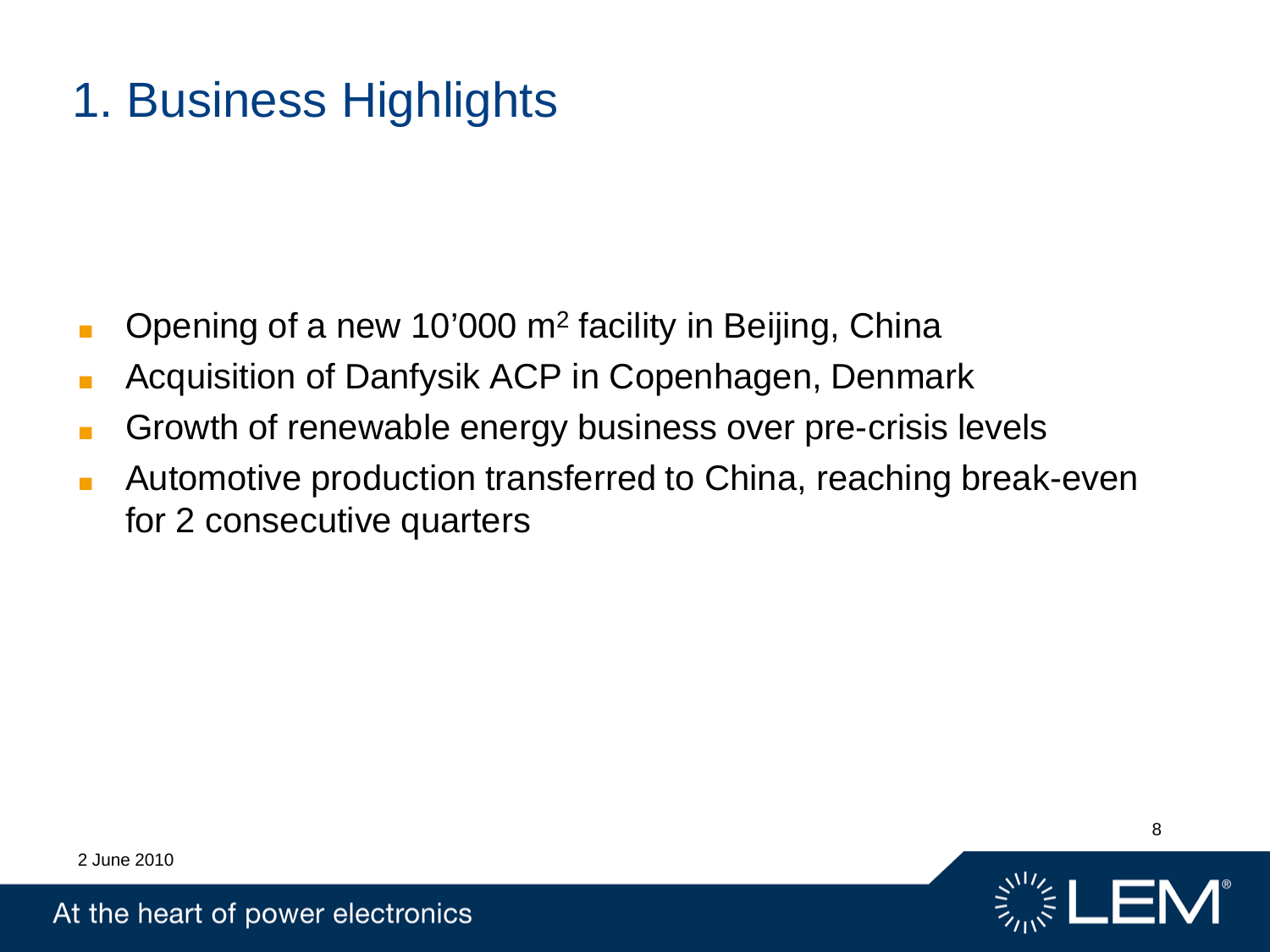#### 1. Business Review – Zoom-in on the Recession





2 June 2010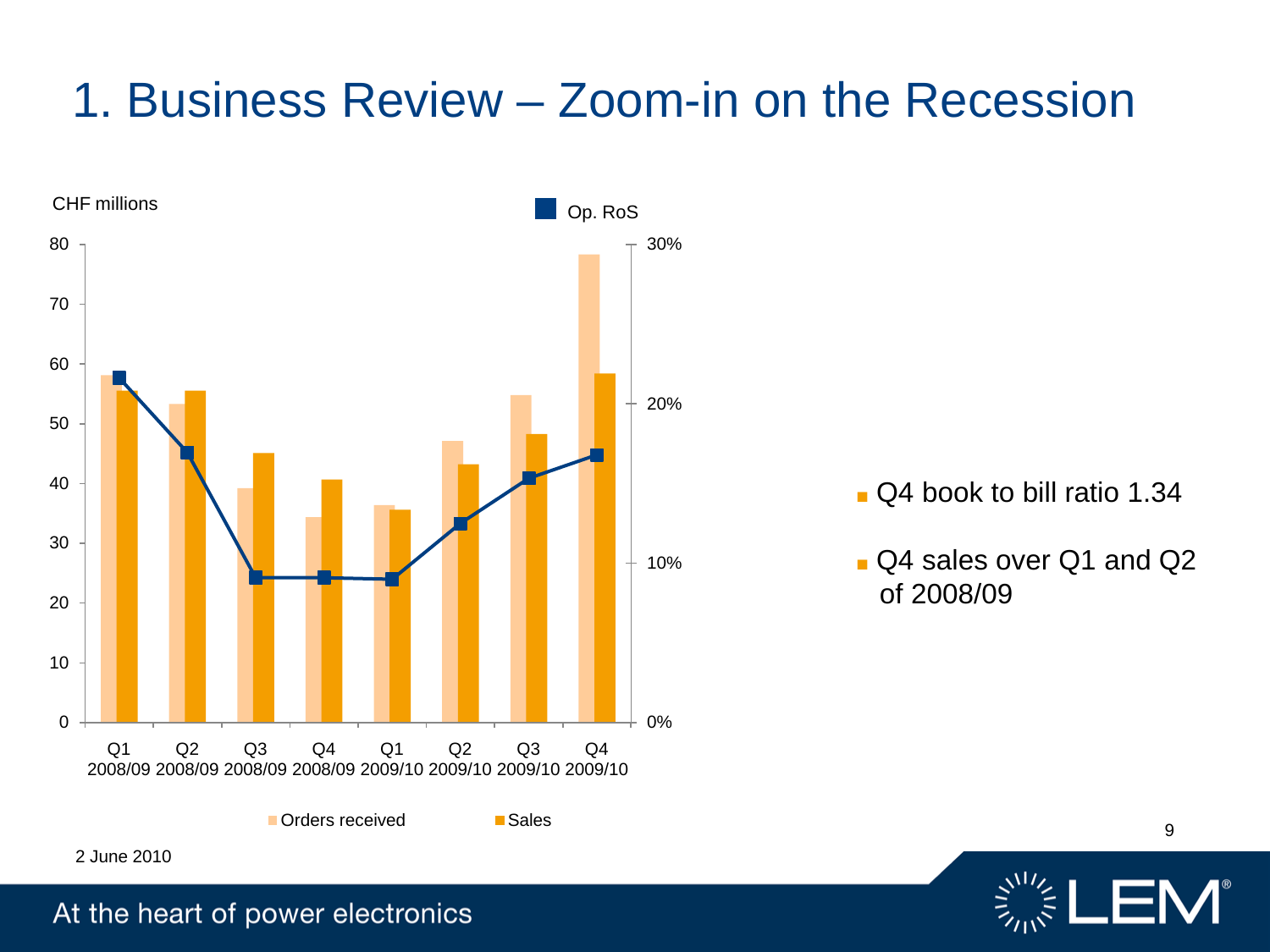#### 1. Business Review - Sales



 $\blacksquare$  Automotive Segment  $\blacksquare$  Industrial Segment

- Last 2 years effected by the recession …. going in and going out
- Sales for the year of CHF 185.5 million, a decrease of 5.7%
- A slow start to the year but pick up in the last 2 quarters
- Q3 to Q4 sales increased by over 20%
- Sales in the Automotive segment were 7.9% of the total, prior year was 7.6%

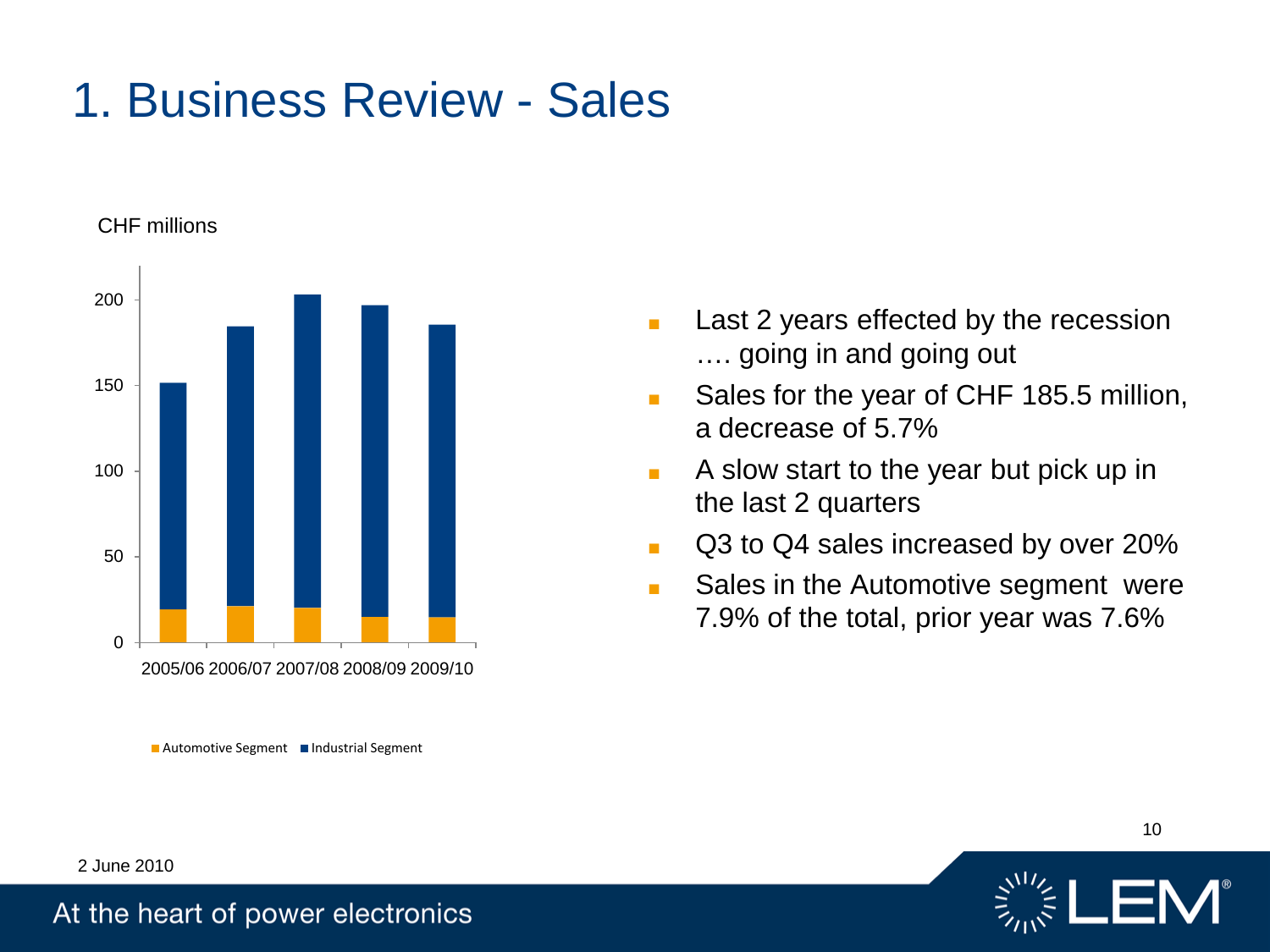#### 1. Business Review – Industrial Segment



| <b>Sales</b><br>growth | <b>Year to</b><br>Year | Q3 to Q4 | <b>Sales</b><br><b>M CHF</b> |
|------------------------|------------------------|----------|------------------------------|
| Europe                 | $-13%$                 | 26%      | 94                           |
| N. America             | $-17%$                 | 17%      | 20                           |
| Asia                   | 17%                    | 16%      | 54                           |
| <b>ROW</b>             | $-19%$                 | 20%      | 3                            |
| Total                  | $-6%$                  | 21%      | 171                          |

No recession in Asia



2 June 2010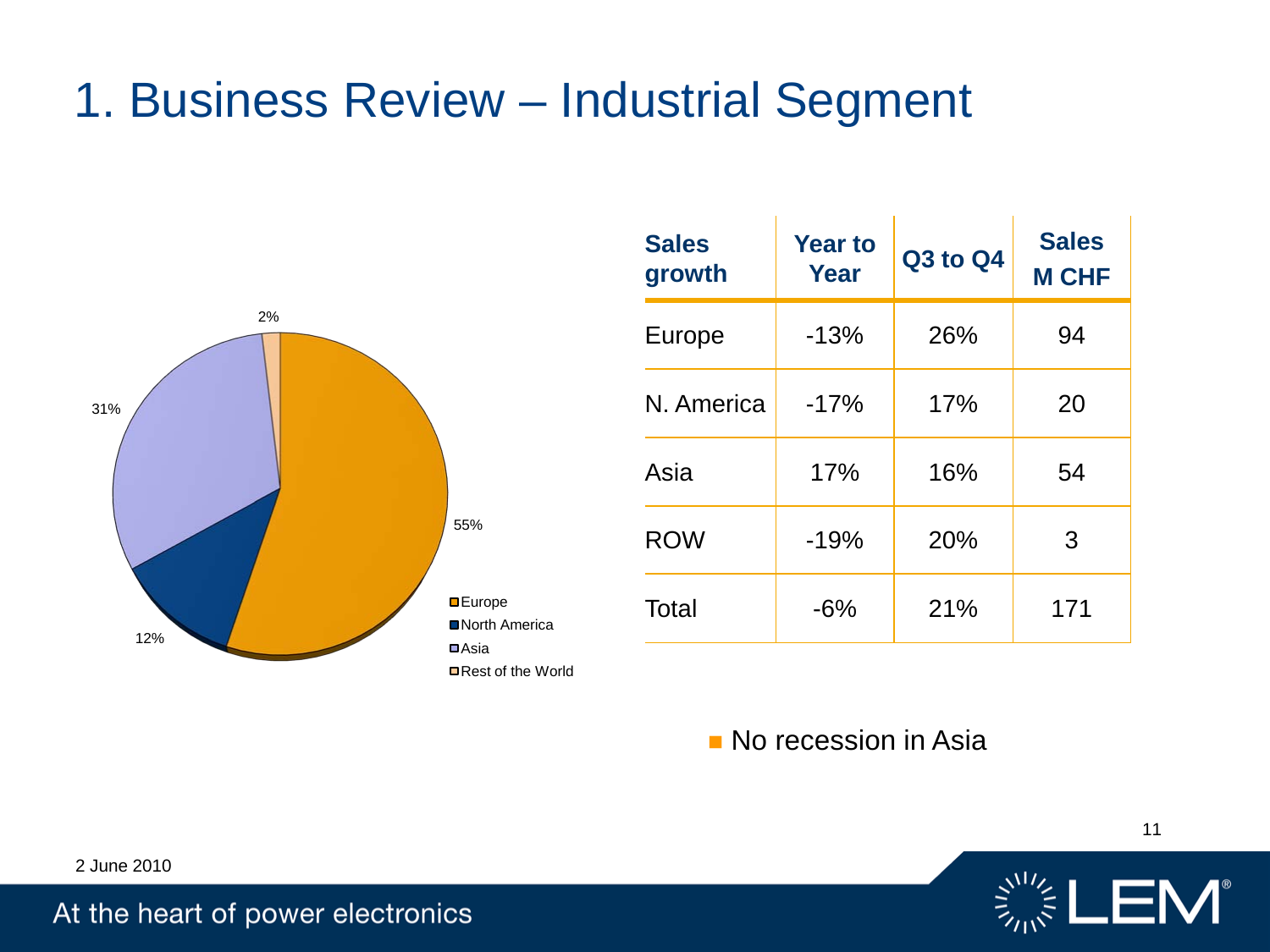#### 1. Business Review – Industrial Segment



#### **Markets and Applications**

**Industry:** Decrease of sales by 5.9% for the year and Q3 to Q4 growth of 28% Strong recovery of motor drives market and renewable energy markets, now 18% of total sales (FY 2007/08 was 10%)

**Traction:** Sales decreased by 4.9%. This market has suffered the least in the recession but is late in the cycle

**Energy & Automation:** decreased in sales by 17%, the battery monitoring market is performing well and have



12

#### 2 June 2010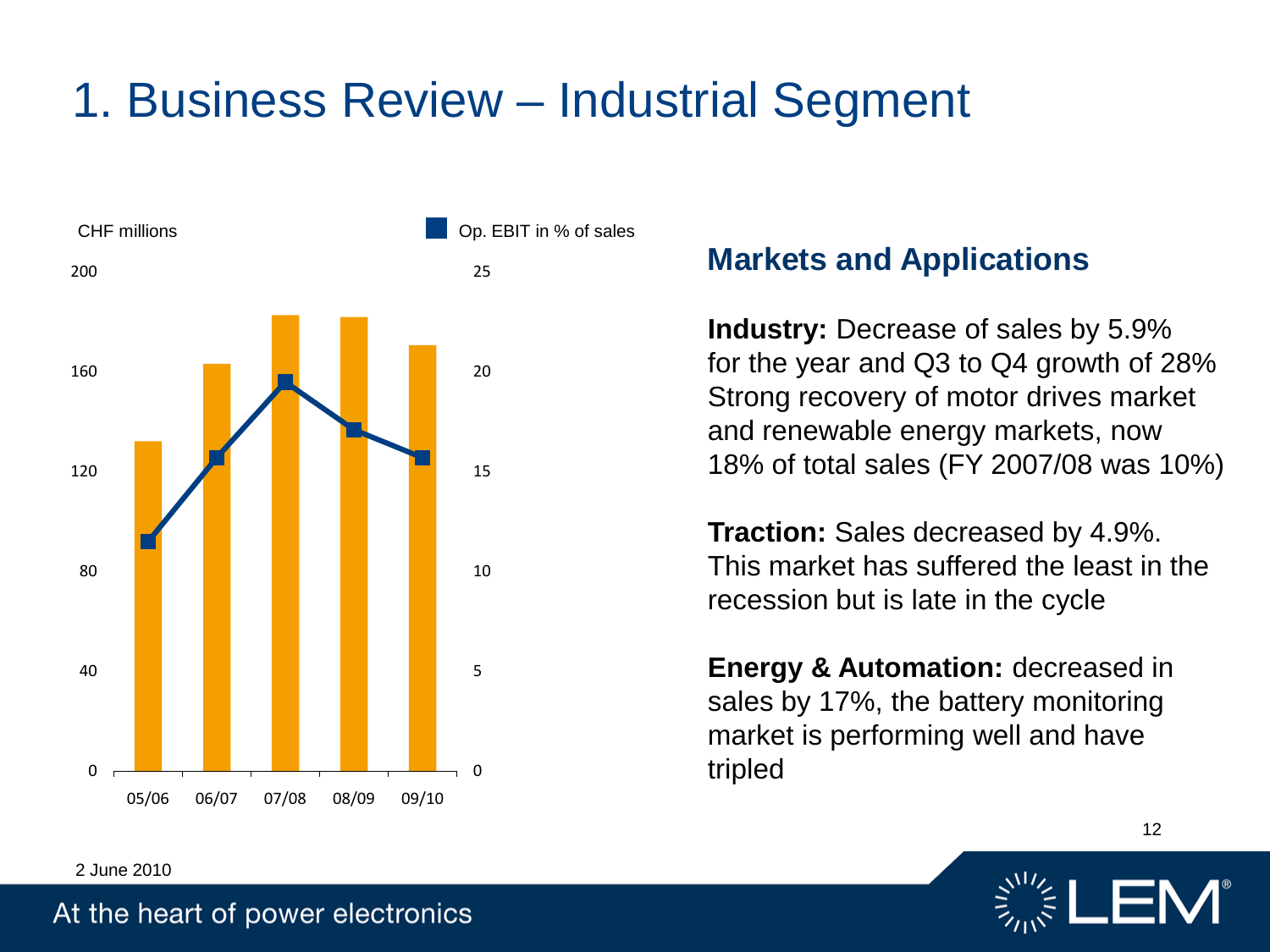#### 1. Business Review – Automotive Segment



| <b>Sales</b><br>growth | <b>Year to</b><br>Year | Q3 to Q4 | <b>Sales</b><br><b>M CHF</b> |
|------------------------|------------------------|----------|------------------------------|
| Europe                 | 54%                    | 60%      |                              |
| N. America             | $-6%$                  | 1%       | 8                            |
| Asia                   | $-3%$                  | 38%      | 6                            |
| Total                  | $-1\%$                 | 21%      | 15                           |

Our focus on Asia shows results



2 June 2010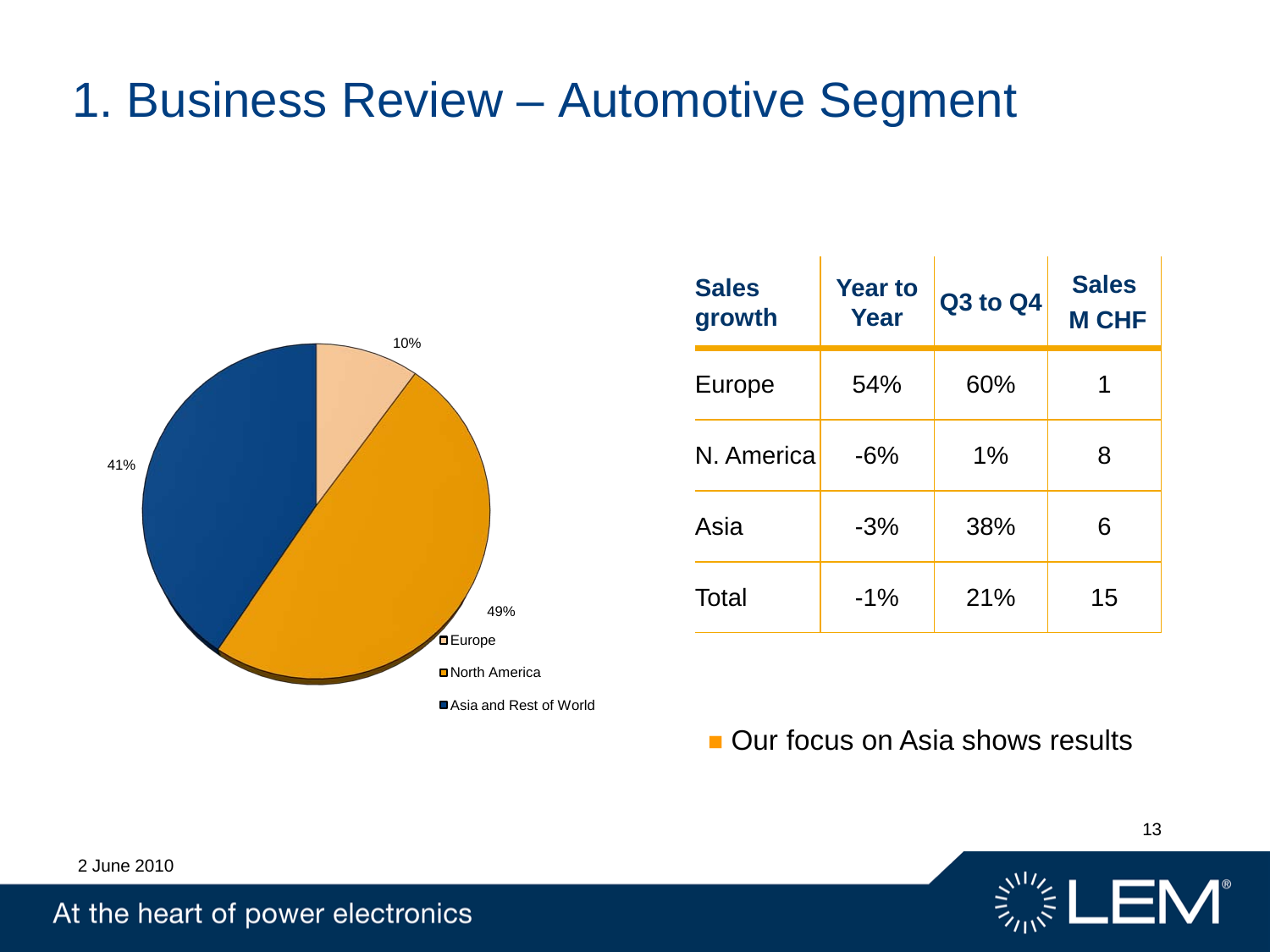### 1. Business Review – Automotive Segment



#### **Market**

Start of production for several new customers in USA, Japan and Europe Two consecutive quarters of break-even for Op. EBIT

Q3 to Q4 growth of 21%

#### **Applications**

Multiple customers in Asia and USA starting production of new platforms for green cars and battery management

14 Start of new production lines in China with significant cost reduction



At the heart of power electronics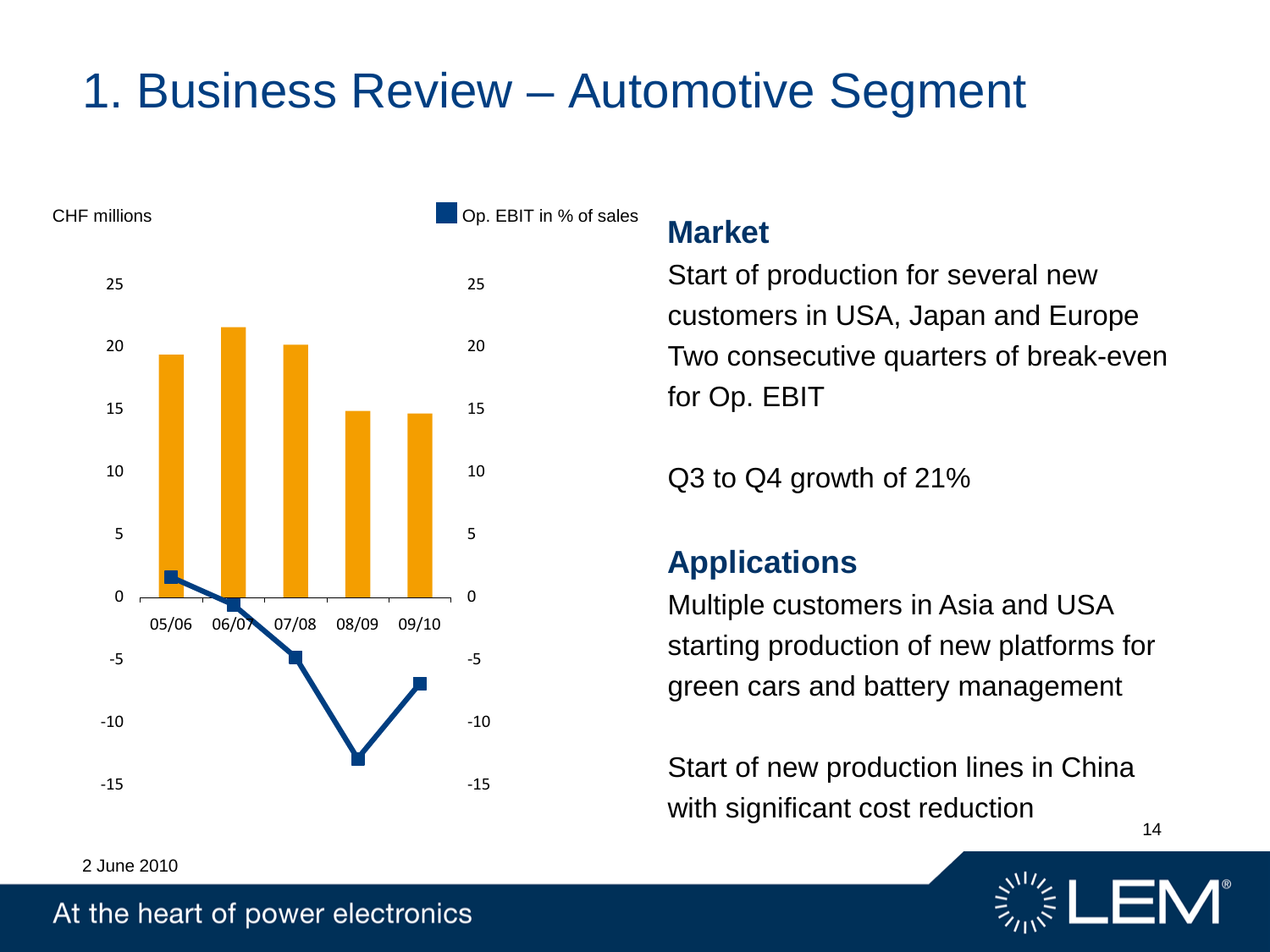#### 2. Business Development Paul Van Iseghem, President & CEO



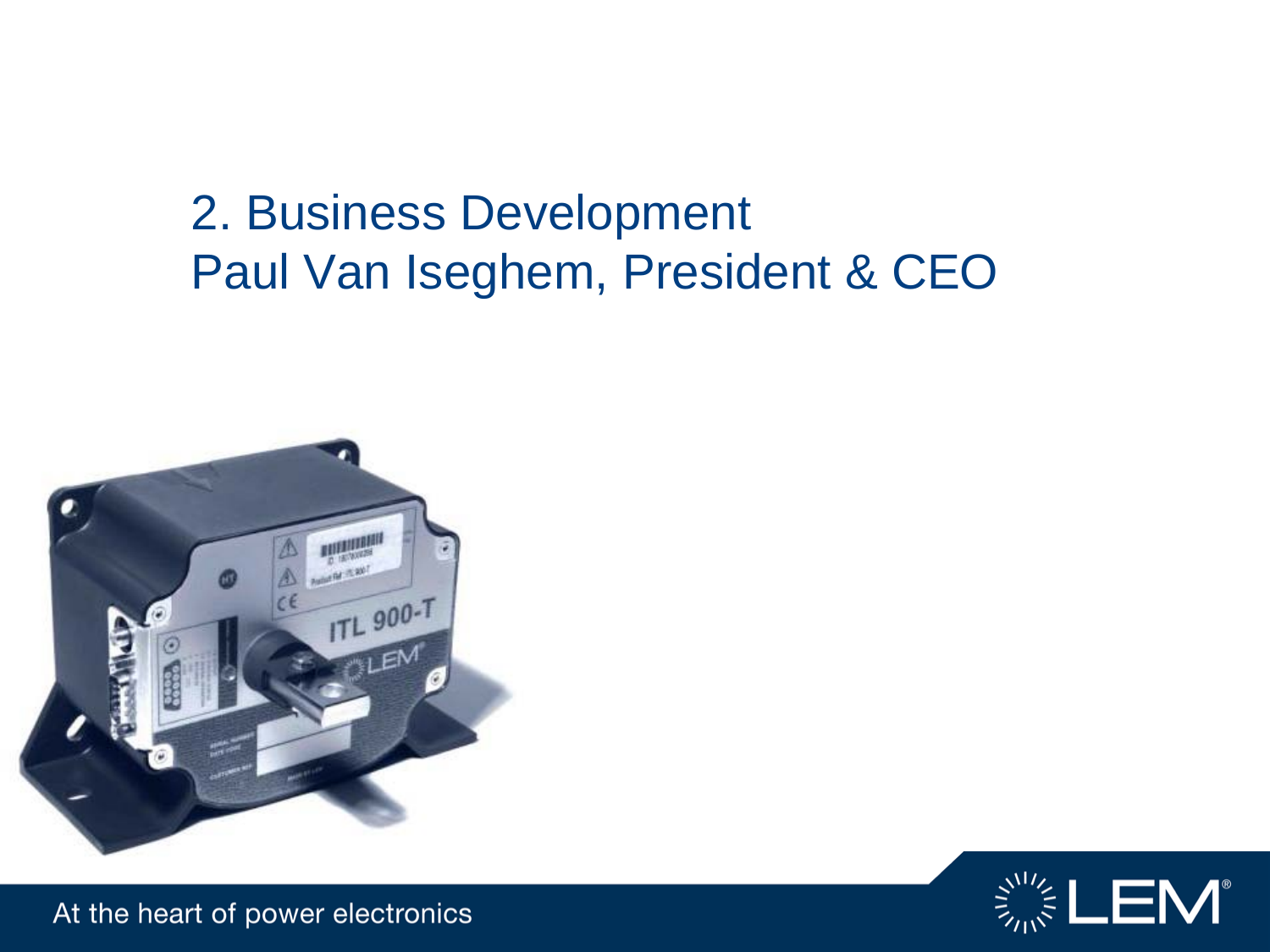#### 2. Business Development – Results for the Industry Market

| <b>New Business</b>         | <b>Region</b> | <b>SoP</b>     | <b>SoP</b>     |
|-----------------------------|---------------|----------------|----------------|
| > CHF 0.5 million           |               | 2009/10        | 2010/11        |
| Photovoltaic                | Japan         | Q <sub>4</sub> |                |
| Photovoltaic, Wind          | China         | Q <sub>1</sub> |                |
| Drives, Airconditioning     | N. America    |                | Q <sub>2</sub> |
| Photovoltaic, Wind          | Spain         |                | Q <sub>4</sub> |
| Wind                        | Scandinavia   | Q <sub>3</sub> |                |
| Drives, Airconditioning     | Scandinavia   |                | Q3             |
| Photovoltaic                | Scandinavia   |                | Q <sub>3</sub> |
| <b>Photovoltaic, Drives</b> | Germany       | Q3, Q4         |                |

SoP = Start of Production

2 June 2010

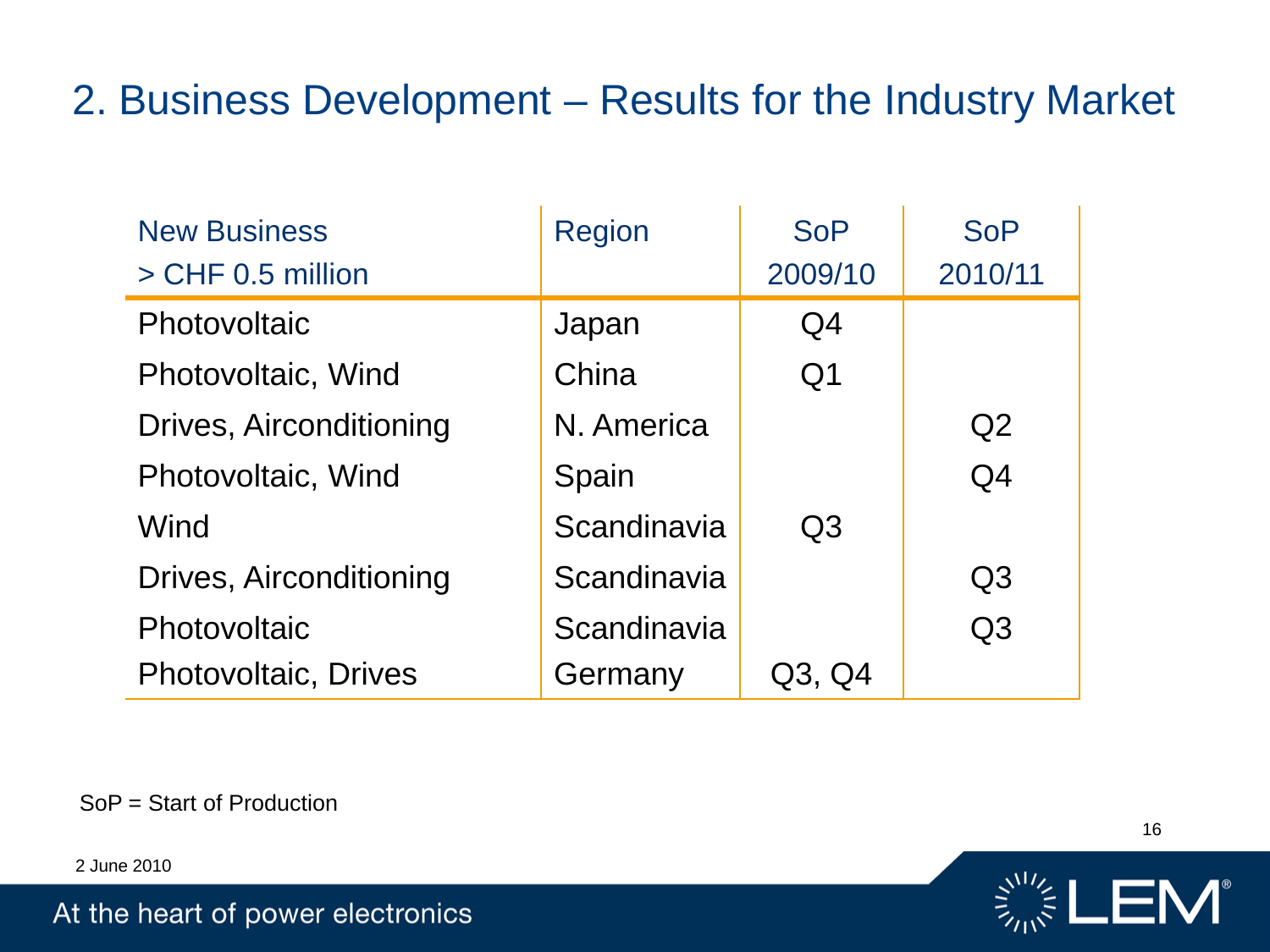#### 2. Business Development – Results for the Automotive Market

| <b>New Business</b><br>> CHF 0.5 million | <b>Application</b> | $\ln$<br>volume | <b>SoP</b><br>2010/11 |
|------------------------------------------|--------------------|-----------------|-----------------------|
| China                                    | BM, EV, HEV        | X               |                       |
| Japan                                    | <b>BM</b>          | X               | Q2                    |
| Japan                                    | <b>BM</b>          | X               |                       |
| Japan                                    | <b>EPS</b>         | X               |                       |
| Korea                                    | EV, HEV            | X               | Q <sub>1</sub>        |
| <b>Europe</b>                            | <b>BM</b>          | X               |                       |
| <b>Europe</b>                            | EV, HEV            | X               |                       |
| <b>USA</b>                               | EV, HEV, BM        | X               | Q4                    |
| <b>USA</b>                               | <b>BM</b>          | X               | Q2                    |

EV = electric vehicle, HEV = hybrid electric vehicle, BM = battery management, EPS = Electric Power Steering SoP = Start of Production



17

2 June 2010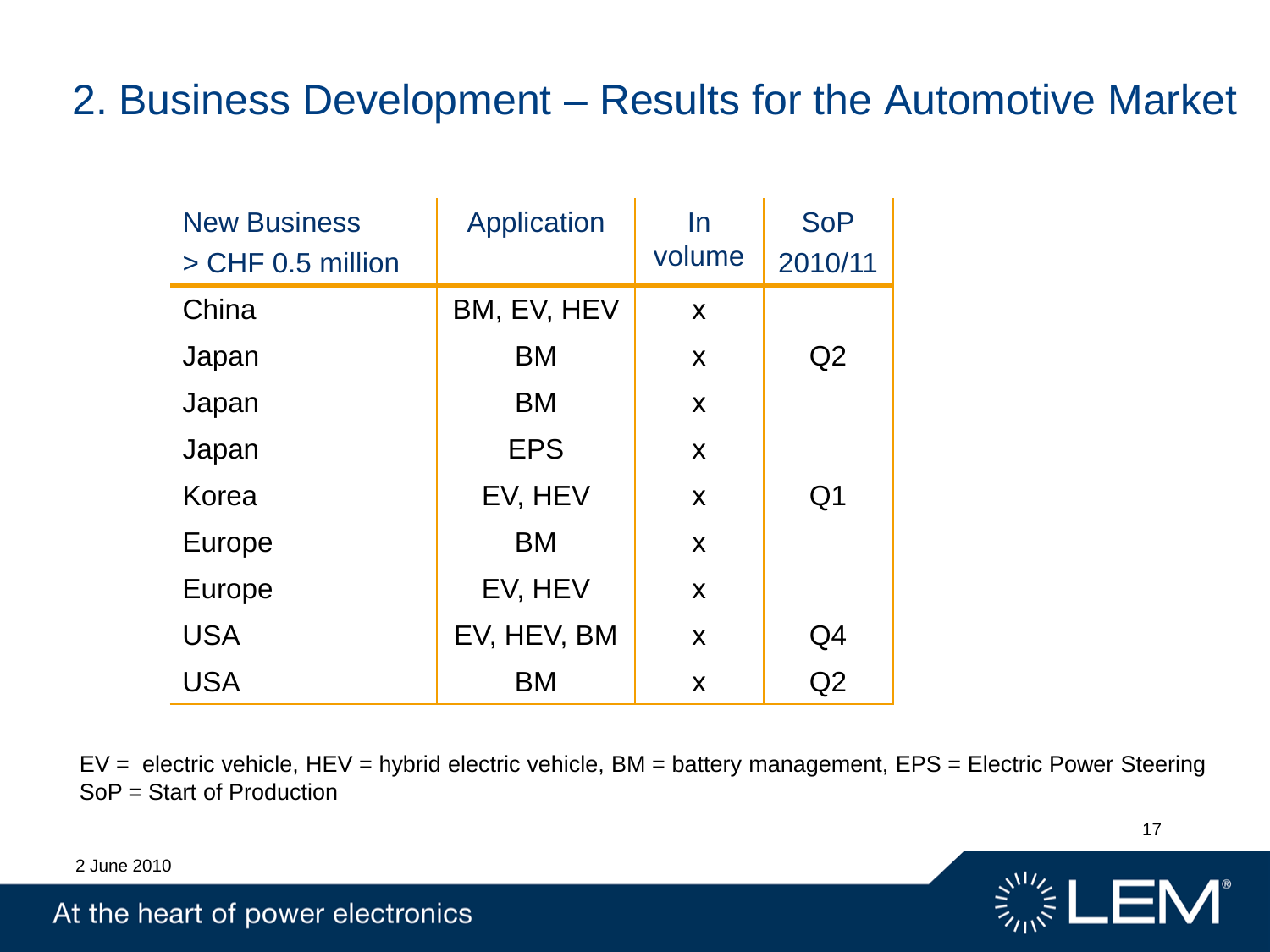# 2. Business Development China

#### Sales

■ Market share of 50+%



#### 2 June 2010

#### Production

■ Opening of a 10'000 m<sup>2</sup> facility



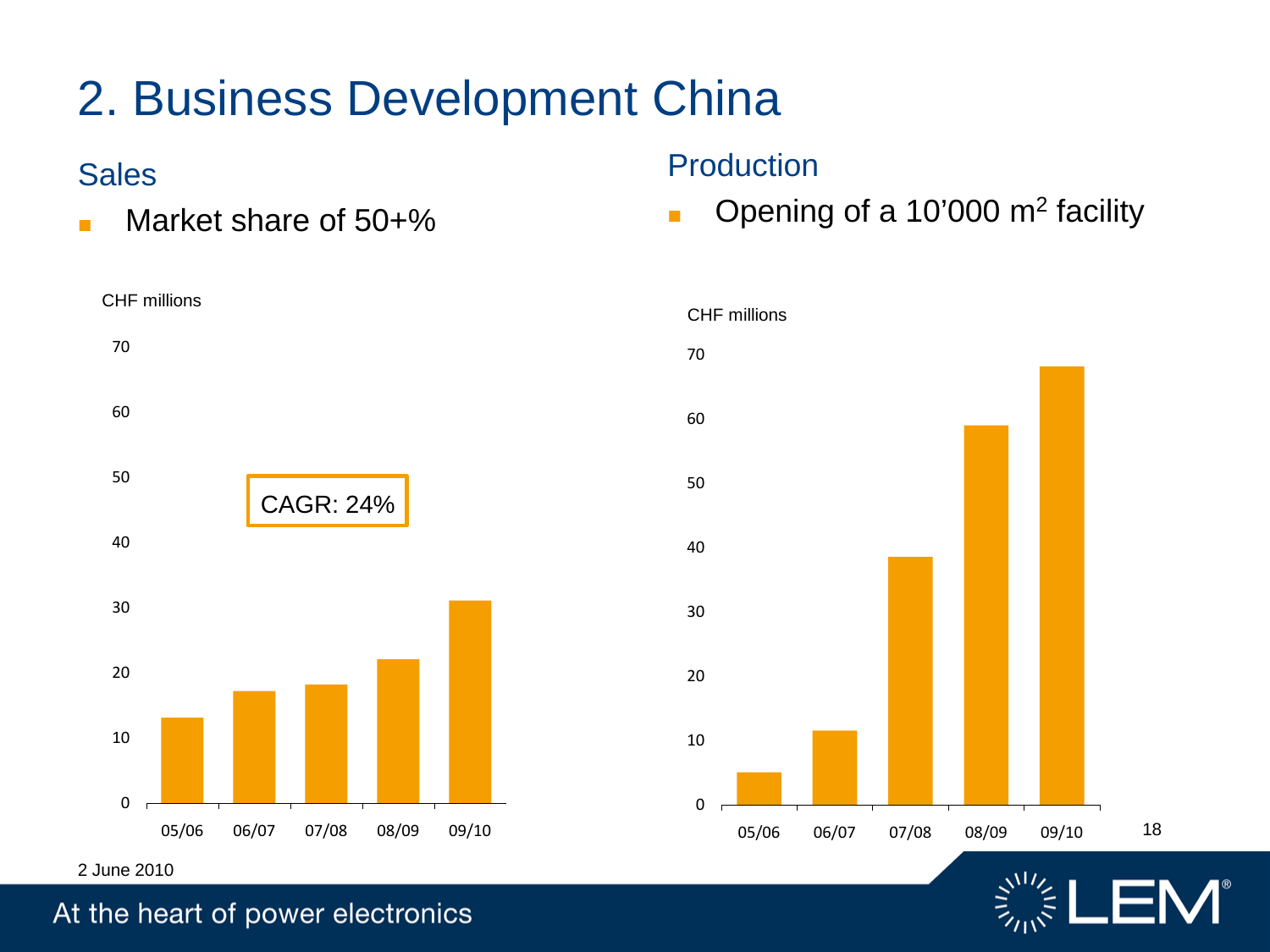### 2. Business Development - Innovation

Acquisition of LEM Danfysik creates a broader range of high accuracy products for the medical, test and measurement and precision motor controls market

We also launched:

- **F** ITL 900 the most precise industrial transducer in the market today
- RT coil setting a new benchmark for accurate energy consumption measurement
- The CAS, CASR and CKSR family of current transducers using a new closed loop Fluxgate technology







19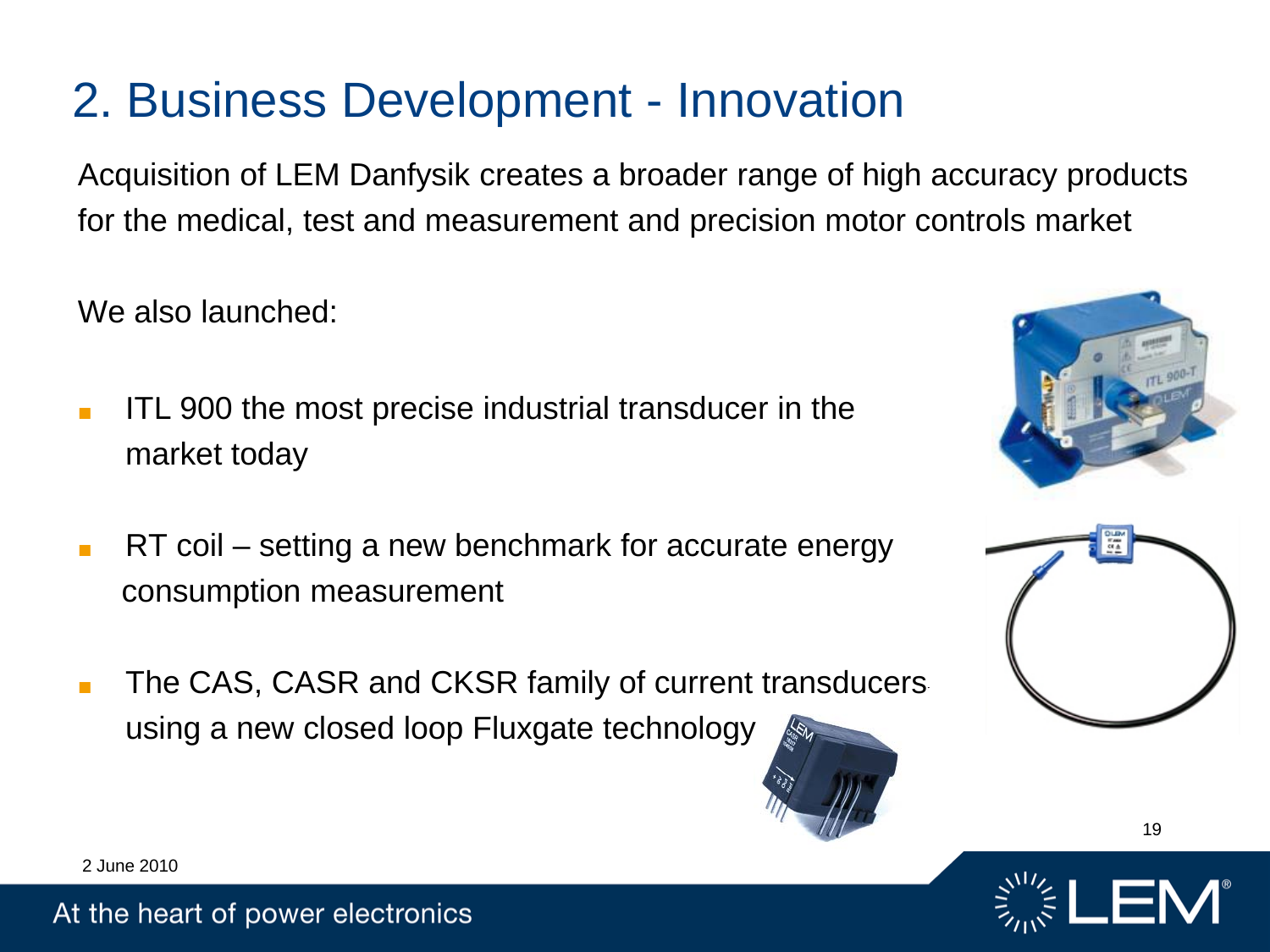### 3. Financial review Julius Renk, CFO



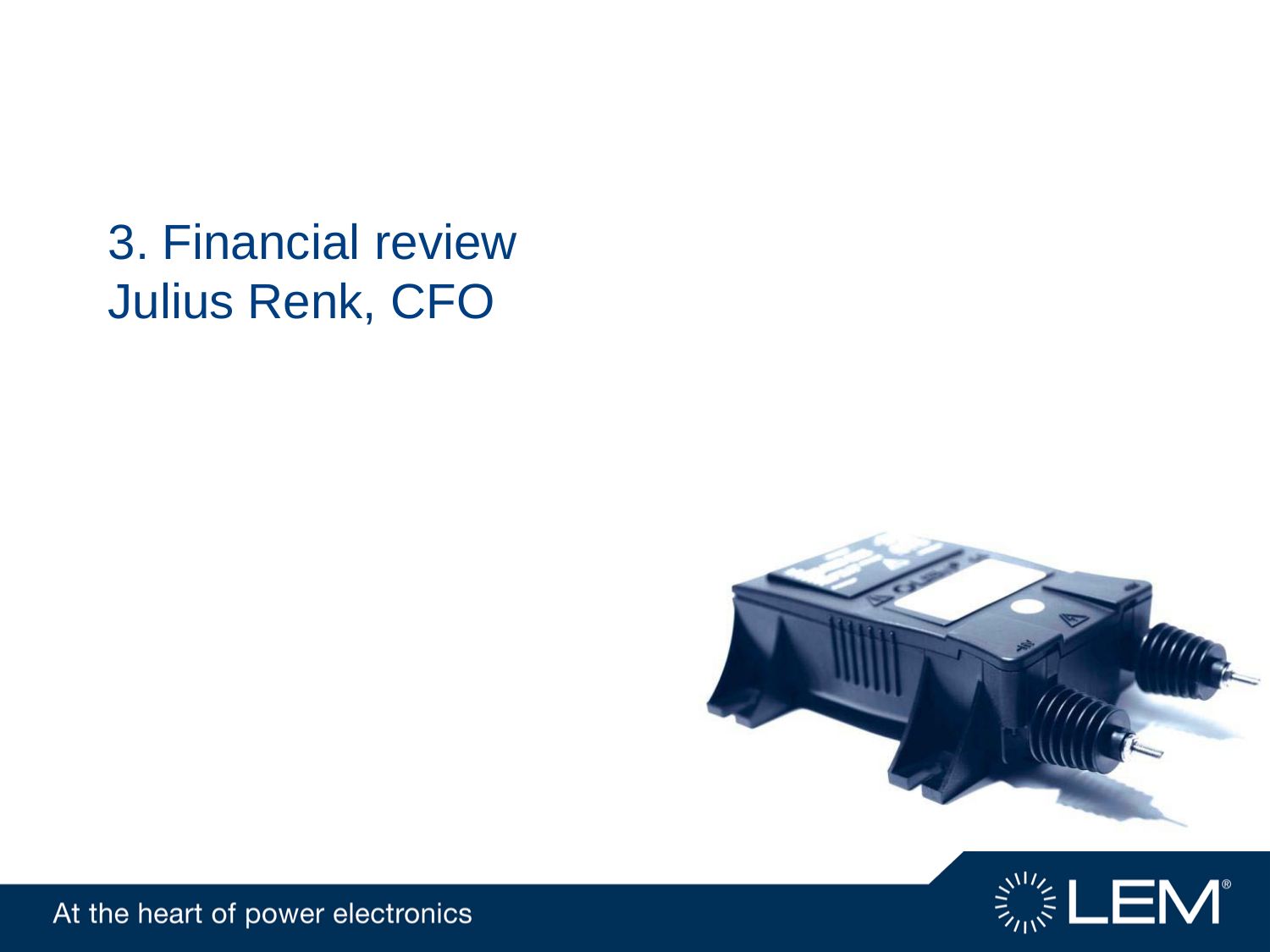#### 3. Income Statement

| In CHF thousands                   | 2008/09  | 2009/10  | $\frac{9}{6}$ |
|------------------------------------|----------|----------|---------------|
|                                    |          |          |               |
| <b>Sales</b>                       | 196'813  | 185'512  | $-5.7%$       |
| Gross margin %                     | 43.7     | 43.4     | $-0.3$ ppt    |
| <b>Operating costs</b>             | (56'806) | (54'629) | 3.8%          |
| <b>Operational EBIT</b>            | 29'219   | 25'807   | $-11.7%$      |
| <b>Additional SOP income/costs</b> | 4'622    | (8'285)  | $-279.3%$     |
| <b>EBIT</b>                        | 33'841   | 17'522   | $-48.2%$      |
| Net financial expenses             | (990)    | (1'355)  | $-36.9%$      |
| Income taxes                       | (8'926)  | (5'635)  | 36.9%         |
| <b>Net profit</b>                  | 23'925   | 10'532   | $-56.0%$      |



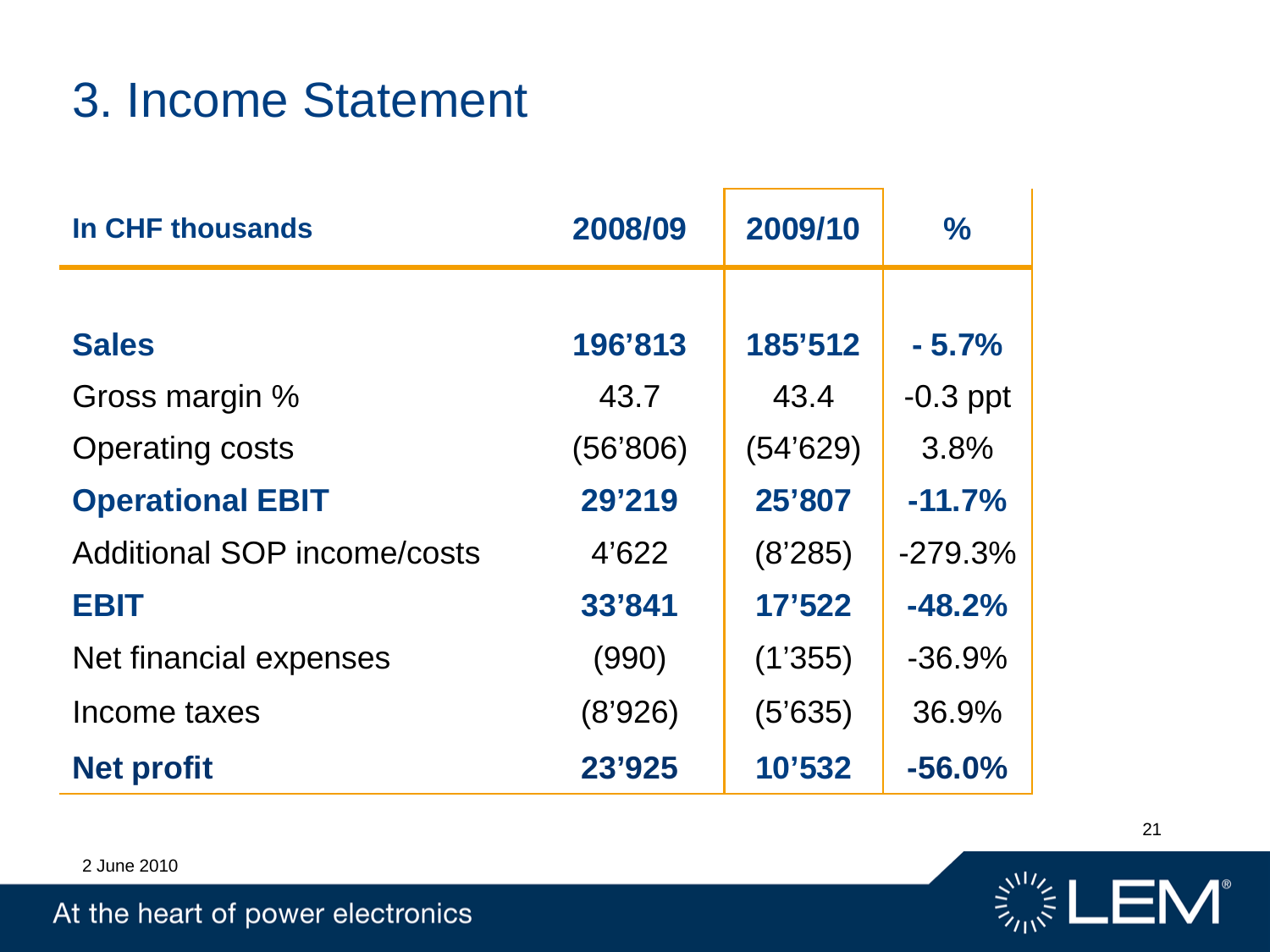#### 3. Gross Margin Development



| In CHF millions       | 2008/09 | 2009/10 |
|-----------------------|---------|---------|
| Gr. margin            | 86.0    | 80.4    |
| Gr. margin<br>% Sales | 43.7%   | 43.4%   |

**Lower sales over the last two years** led to a negative leveraging effect

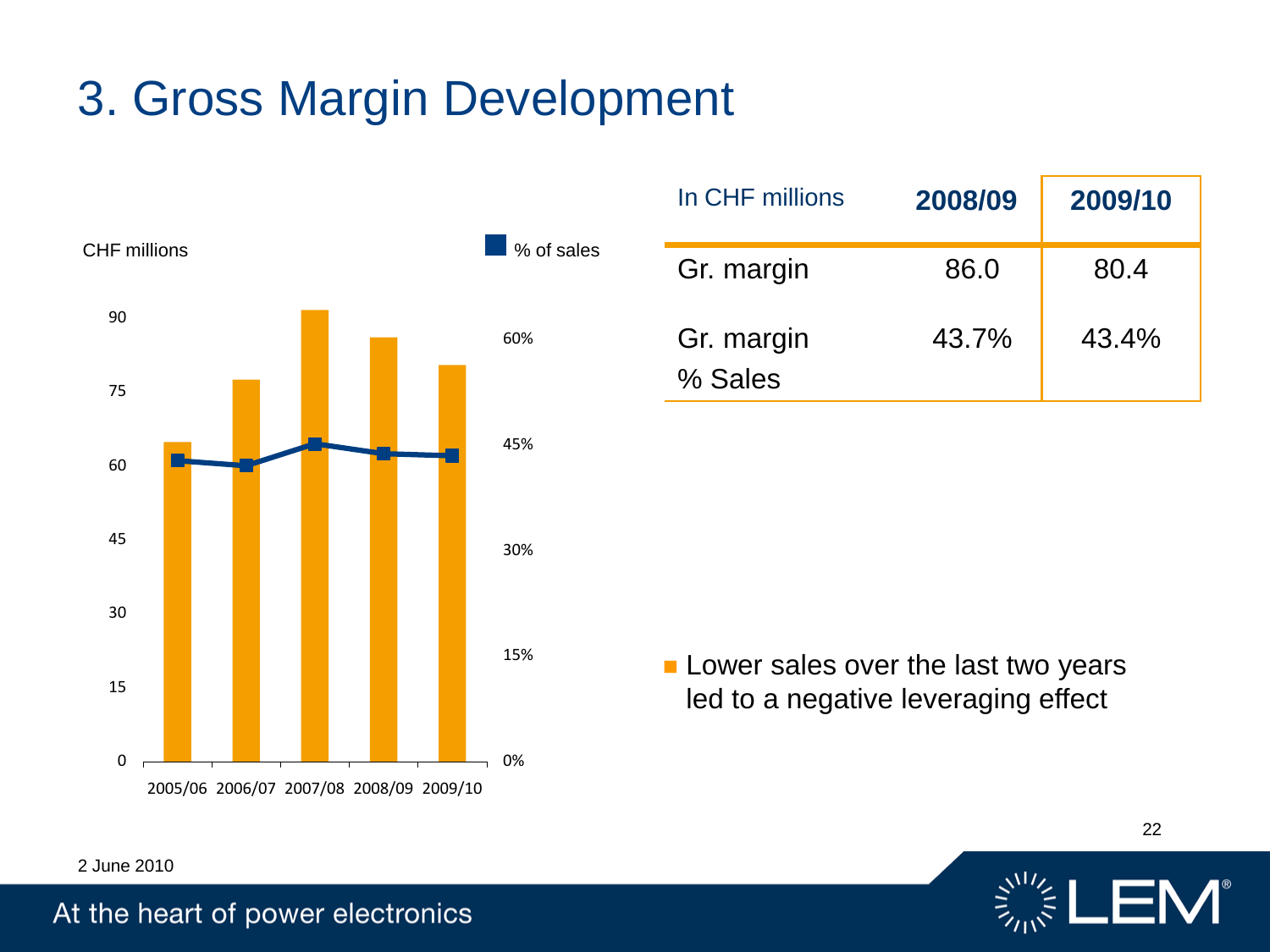# 3. Operating Expenses



| In CHF millions 2008/09 |       | 2009/10 |
|-------------------------|-------|---------|
| OpEx                    | 56.8  | 54.6    |
| OpEx<br>% Sales         | 28.9% | 29.4%   |

**The cost reductions introduced in November** 2008 continue to show effect



23

At the heart of power electronics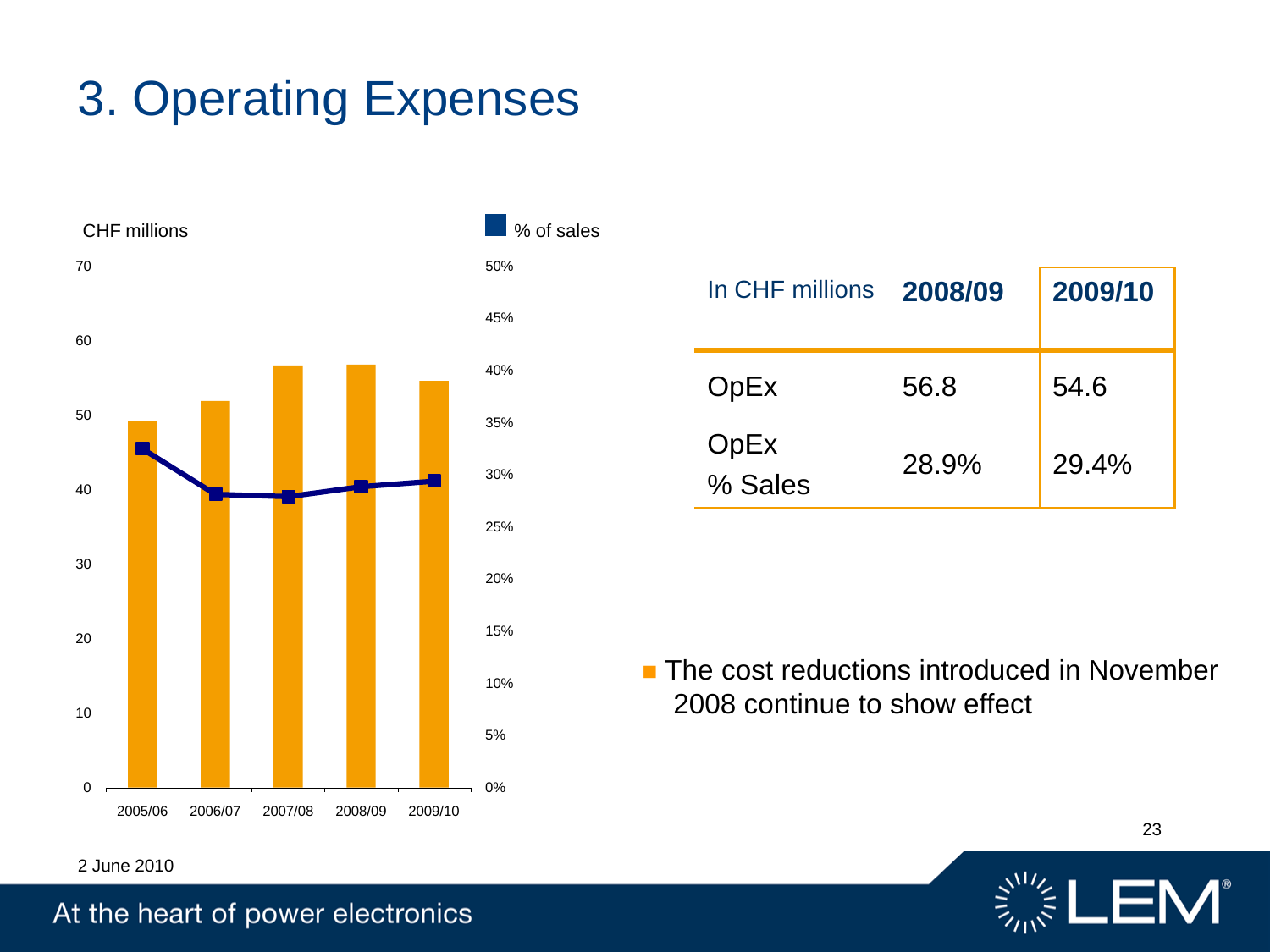#### 3. R&D Expenses



| In CHF millions | 2008/09 | 2009/10 |
|-----------------|---------|---------|
| R&D             | 10.8    | 11.5    |
| R&D<br>% Sales  | 5.5%    | 6.2%    |

- Continuing R&D at 5.7% of sales
- **LEM Danfysik corresponding to 0.5% of sales:** 
	- **LEM Danfysik IPR amortization**
	- R&D activities in Copenhagen

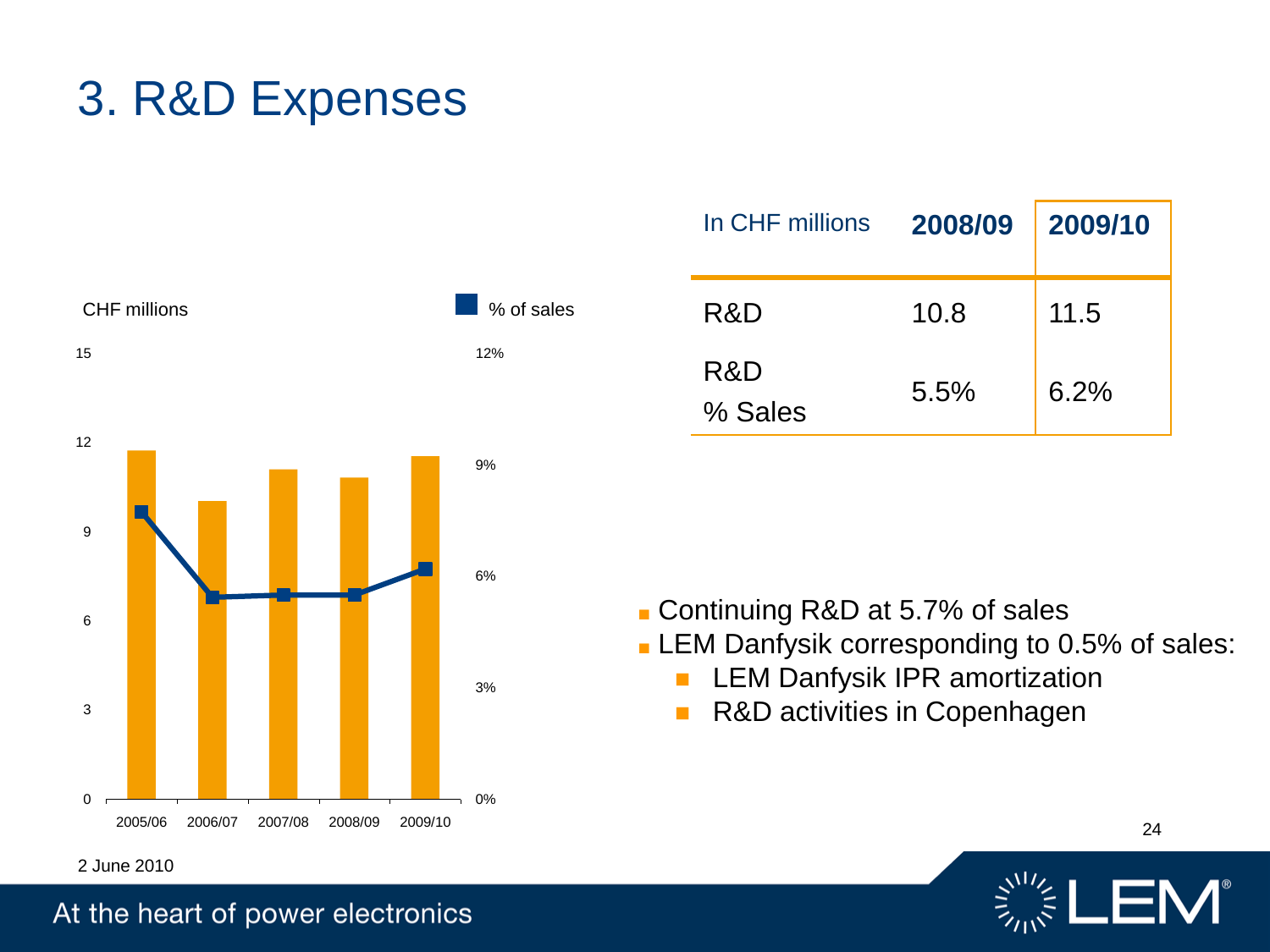#### 3. Operational EBIT

| <b>CHF</b><br>millions | Avg. Q<br>2007/08 | Q1<br>2008/09 | Q2<br>2008/09 | Q3<br>2008/09 | Q4<br>2008/09 | Q <sub>1</sub><br>2009/10 | Q <sub>2</sub><br>2009/10 | Q3<br>2009/10 | Q4<br>2009/10 |
|------------------------|-------------------|---------------|---------------|---------------|---------------|---------------------------|---------------------------|---------------|---------------|
| <b>Sales</b>           | 50.8              | 55.5          | 55.5          | 45.1          | 40.7          | 35.6                      | 43.2                      | 48.2          | 58.4          |
| Op.<br><b>EBIT</b>     | 8.7               | 12.0          | 9.4           | 4.1           | 3.7           | 3.2                       | 5.4                       | 7.4           | 9.8           |
| Op.<br><b>RoS</b>      | 17.2%             | 21.6%         | 16.9%         | 9.0%          | 9.3%          | 8.9%                      | 12.6%                     | 15.3%         | 16.8%         |

Q4 2009/10 on pre-crisis level

2 June 2010

At the heart of power electronics

 $\frac{3}{2}$   $\frac{3}{2}$  $\boldsymbol{\lambda}$ 

25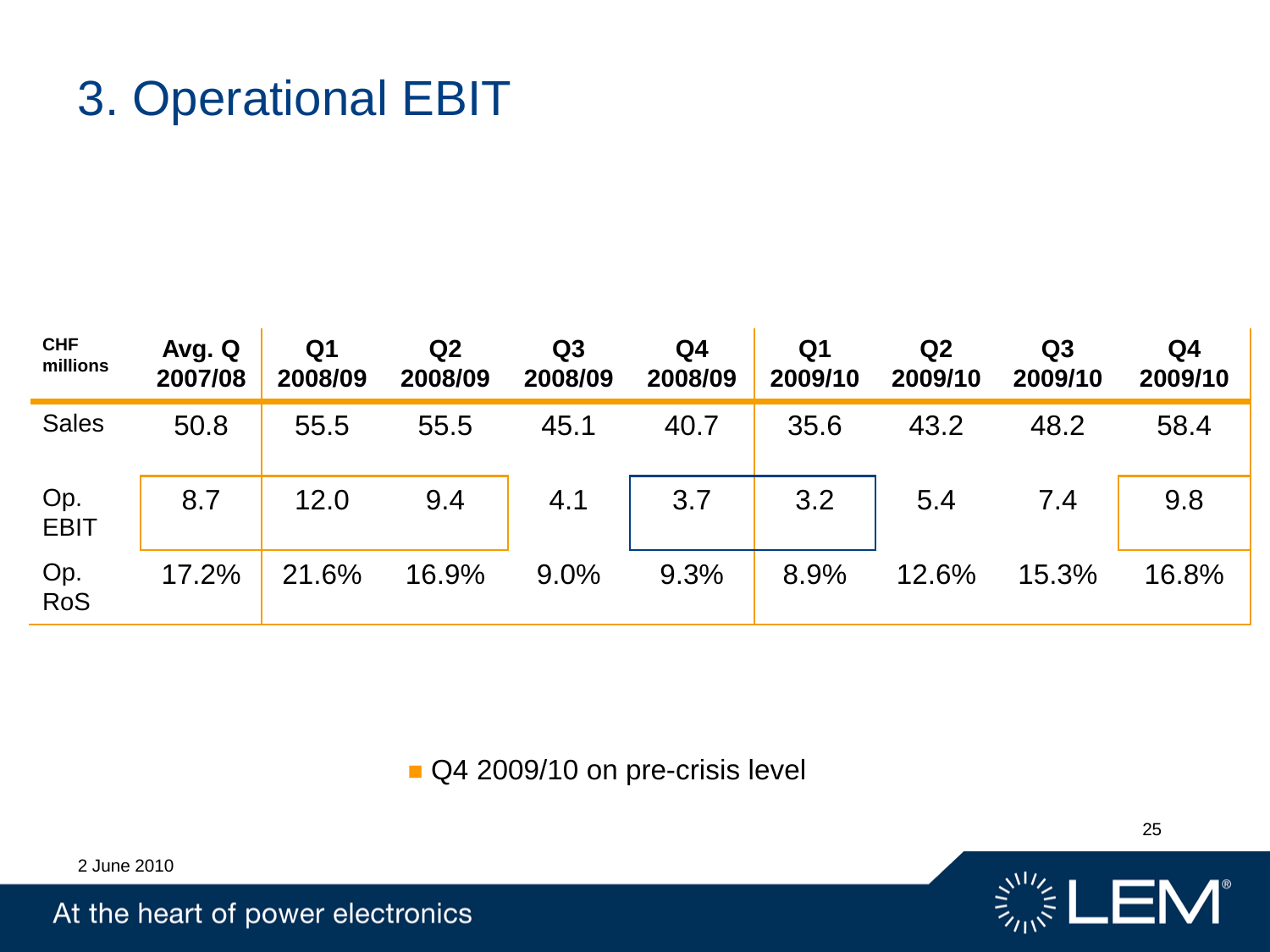### 3. Operational EBIT



| In CHF millions    | 2008/09 | 2009/10 |
|--------------------|---------|---------|
| Op EBIT            | 29.2    | 25.8    |
| Op EBIT<br>% Sales | 14.8%   | 13.9%   |

**Operational EBIT is result of gross margin and** OpEx, excluding additional SOP cost/income



26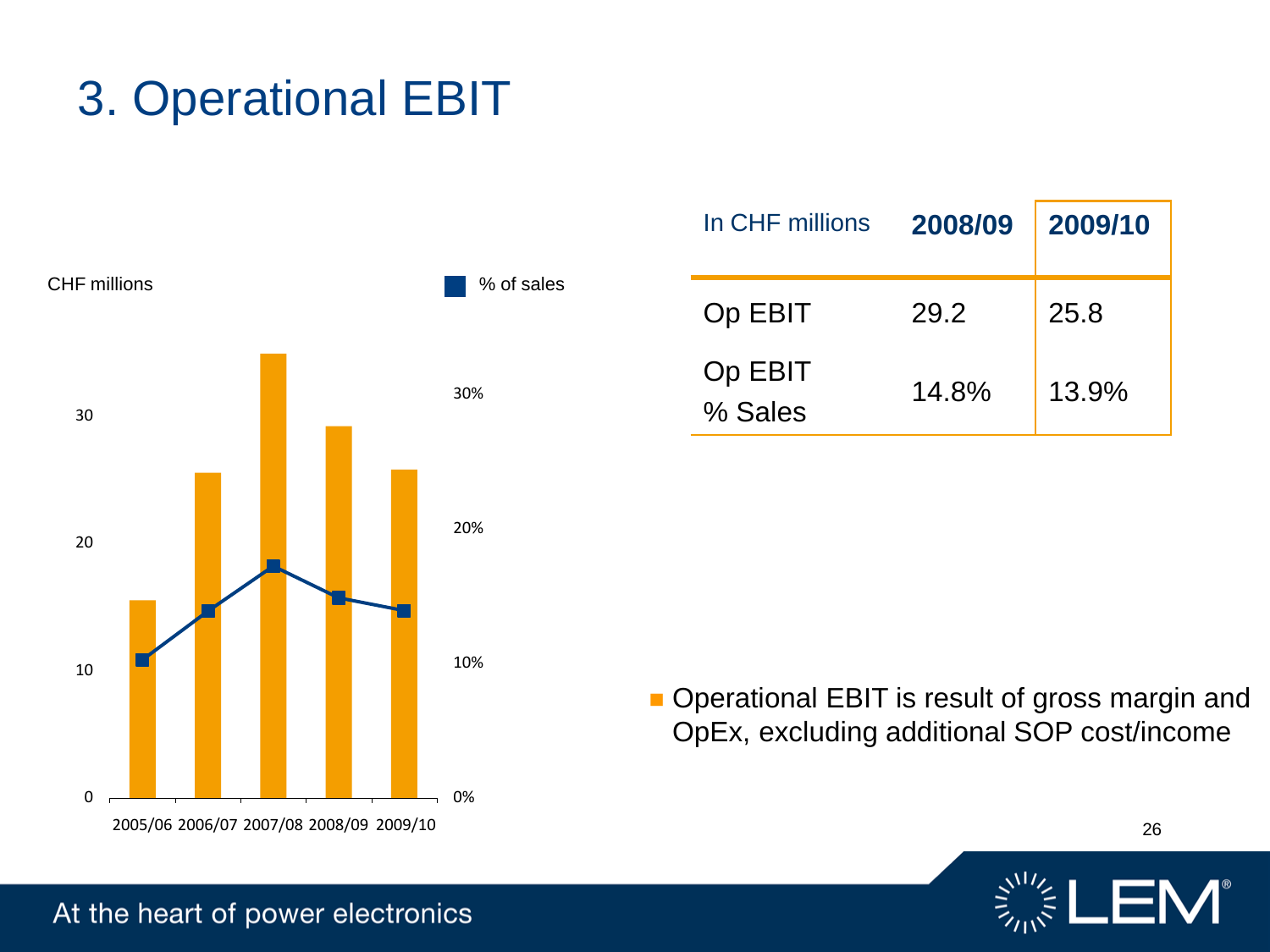### 3. SOP volatility significantly reduced going forward

- LEM stock option plans (SOP) are cash settled; their cost is driven by share price development (270; 150; 340 at respective year end)
- "SOP 4 Special Offer" in 02-03/2010
	- Allowed to close SOP4 per 31.03.2010 instead of 31.03.2015
- Significant reduction of volatility in time and value

|                          | 31.03.2008 | 31.03.2009 | 31.03.2010 | 31.03.2011       | 31.03.2012       |
|--------------------------|------------|------------|------------|------------------|------------------|
| # outstanding<br>options | 70'457     | 66'207     | 40'794     | 23'444<br>max.   | 0<br>max.        |
|                          |            |            | Closure of | SOP <sub>5</sub> | SOP <sub>6</sub> |

27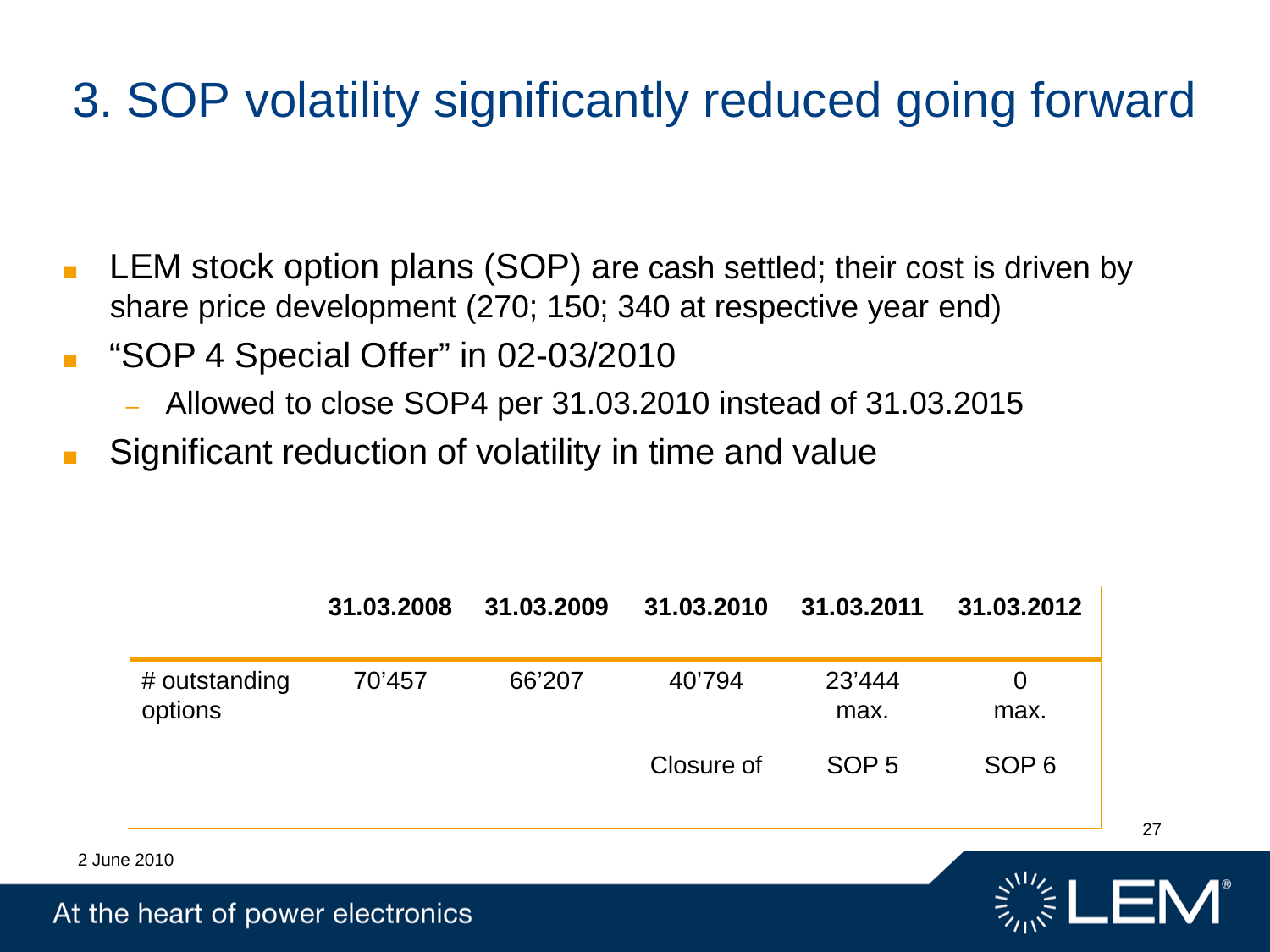3. EBIT



2 June 2010

#### At the heart of power electronics

| In CHF millions        | 2008/09 | 2009/10 |
|------------------------|---------|---------|
| <b>EBIT</b>            | 33.8    | 17.5    |
| <b>EBIT</b><br>% Sales | 17.2%   | $9.4\%$ |

2009/10 with reverse SOP impact



28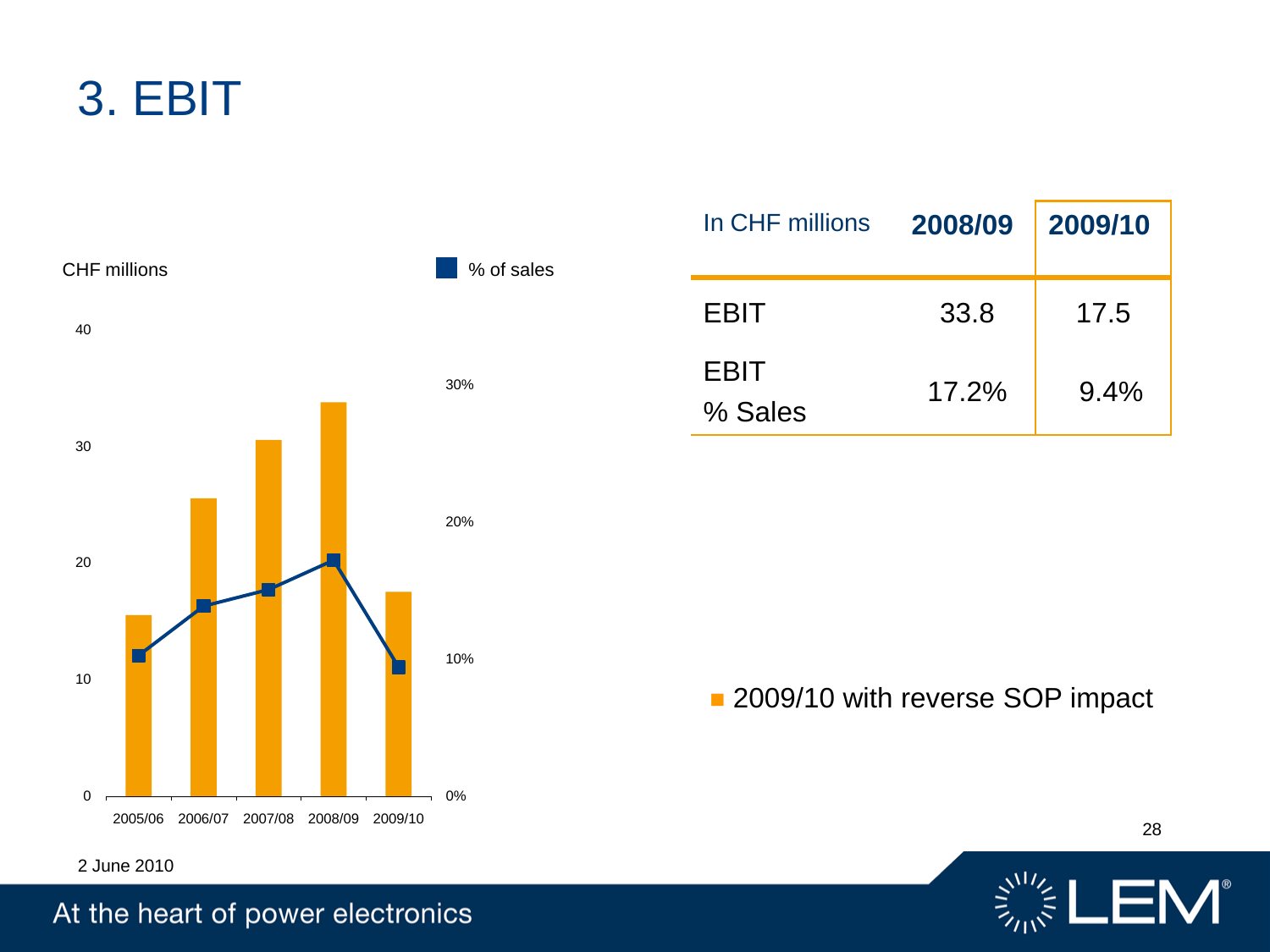#### 3. Taxes

|                                              | 2008/09 | 2009/10 |
|----------------------------------------------|---------|---------|
|                                              |         |         |
| Expected income tax rate                     | 25.0%   | 25.7%   |
| Expected withholding tax rate                | 4.7%    | 6.2%    |
| <b>Expected tax rate</b>                     | 29.7%   | 31.9%   |
| Withholding tax for results from prior years |         | 3.0%    |
| One-time effects                             | $-2.5%$ |         |
| <b>Effective tax rate</b>                    | 27.2%   | 34.9%   |

- LEM decided to repatriate all available dividends from subsidiaries
- Withholding tax considered part of expected tax rate
- 2009/10 includes a CHF 0.5 million withholding tax liability covering results of prior years, corresponding to 3.0% tax rate impact
- Tax rate expected to be significantly decreased going forward

29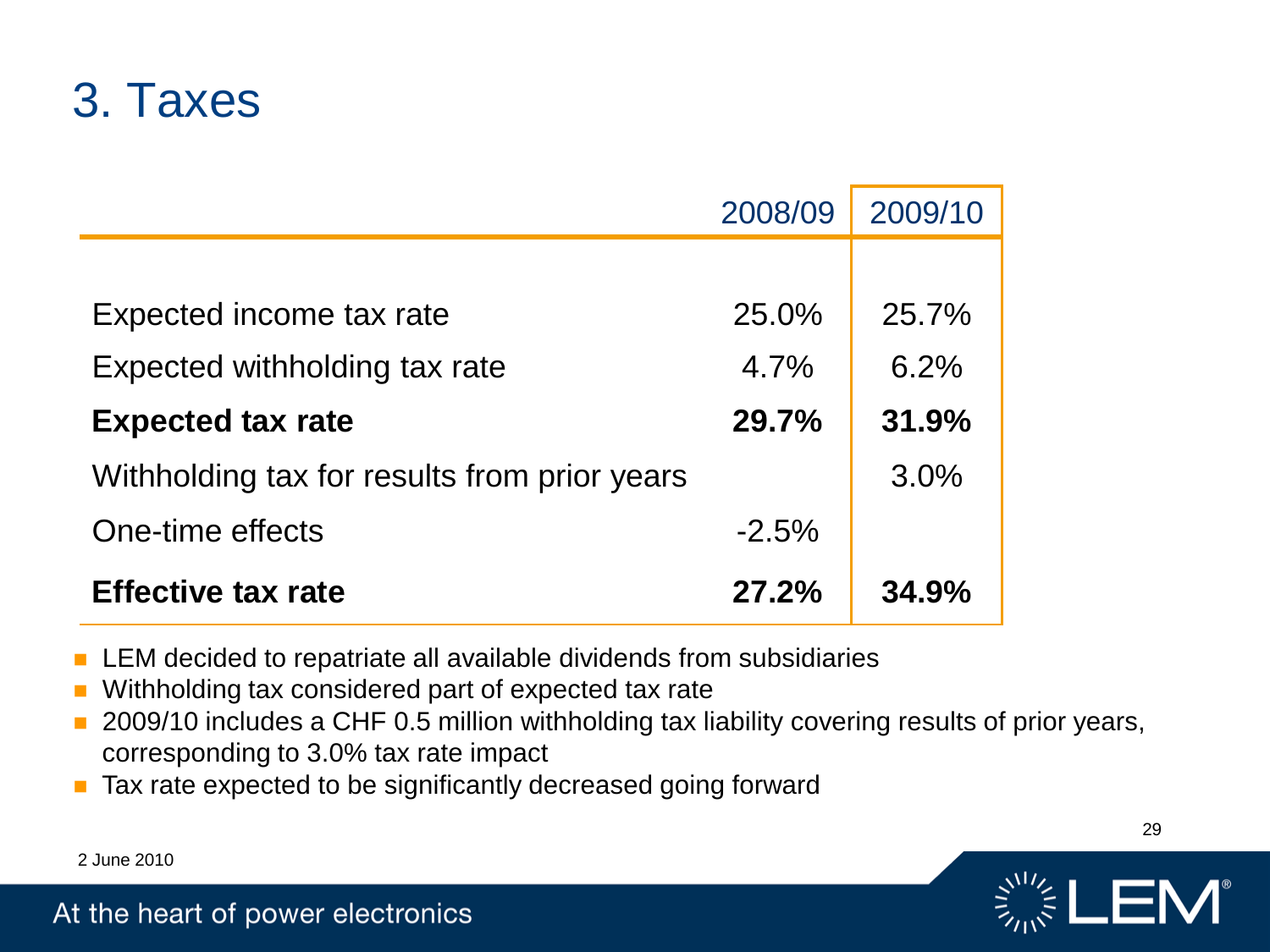### 3. Net profit



Net profit decreased by 56% strongly impacted by the provisions for the SOP

| In CHF millions       | 2008/09 | 2009/10 |
|-----------------------|---------|---------|
| Net profit            | 23.9    | 10.5    |
| Net profit<br>% Sales | 12.1%   | 5.7%    |
| <b>EPS diluted</b>    | 20.83   | 9.17    |



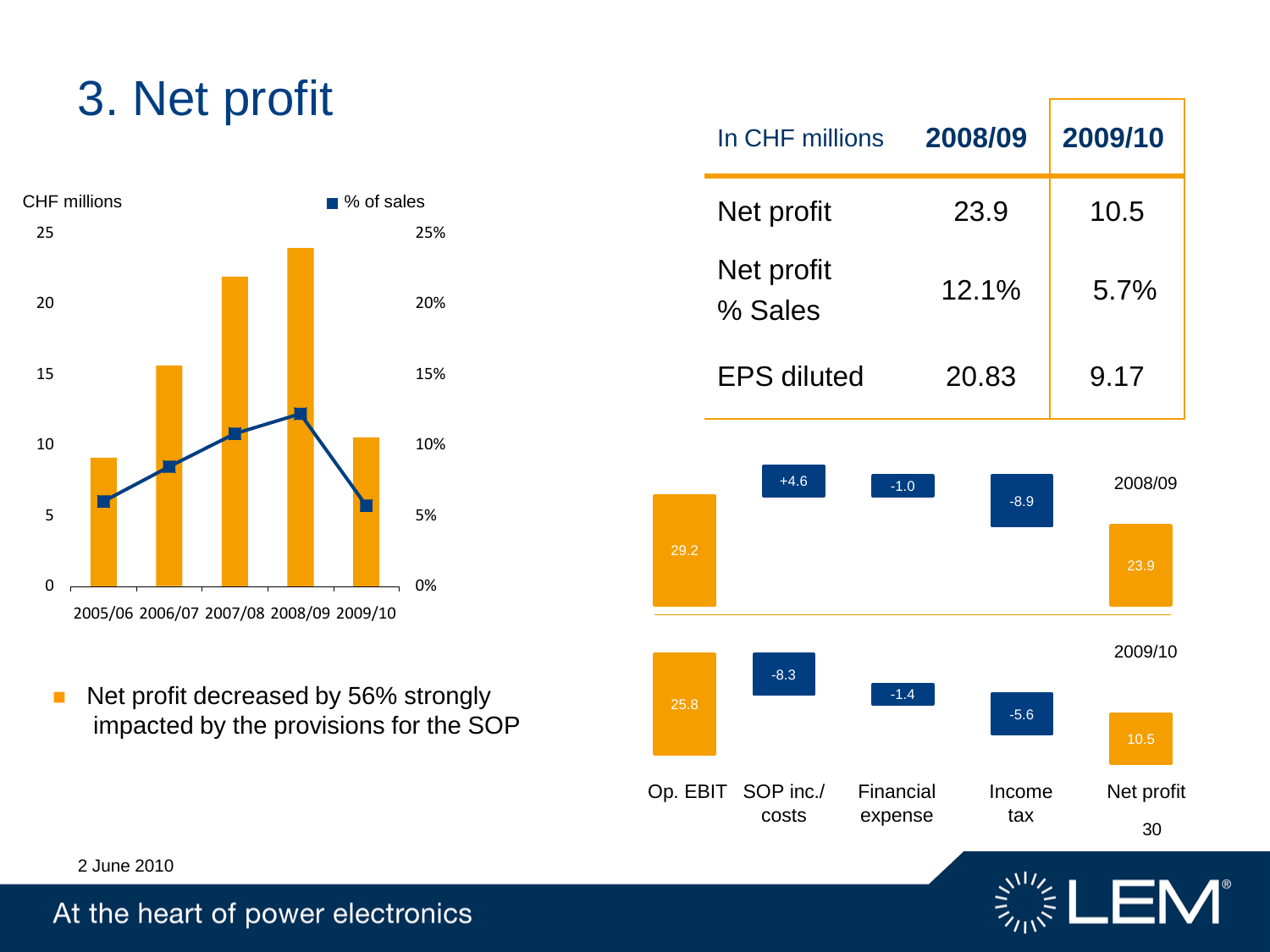#### 3. Consolidated Balance Sheet

| In CHF thousands                     | 31.03.2009 | 31.03.2010  |
|--------------------------------------|------------|-------------|
| Cash and cash equivalents            | 27'951     | 29'756      |
| Accounts receivable                  | 31'920     | 43'454      |
| Inventories                          | 23'728     | 21'744      |
| Other current assets                 | 2'834      | 1'989       |
| Total non-current assets             | 29'778     | 35'719      |
| <b>Total assets</b>                  | 116'211    | 132'662     |
| Accounts payable                     | 12'614     | 23'416      |
| Other current liabilities            | 14'997     | 19'775      |
| <b>Total non-current liabilities</b> | 5'108      | 6'092       |
| <b>Equity</b>                        | 83'492     | 83'379      |
| <b>Total liability and equity</b>    | 116'211    | 132'662     |
| Avg. net working capital % sales     | 15.1%      | 14.8%       |
| Inventory turns                      | 4.7        | 4.8         |
| <b>Equity ratio</b>                  | 72%        | 63%         |
| Net financial assets (CHF millions)  | 27.9       | 29.8<br>-31 |

2 June 2010

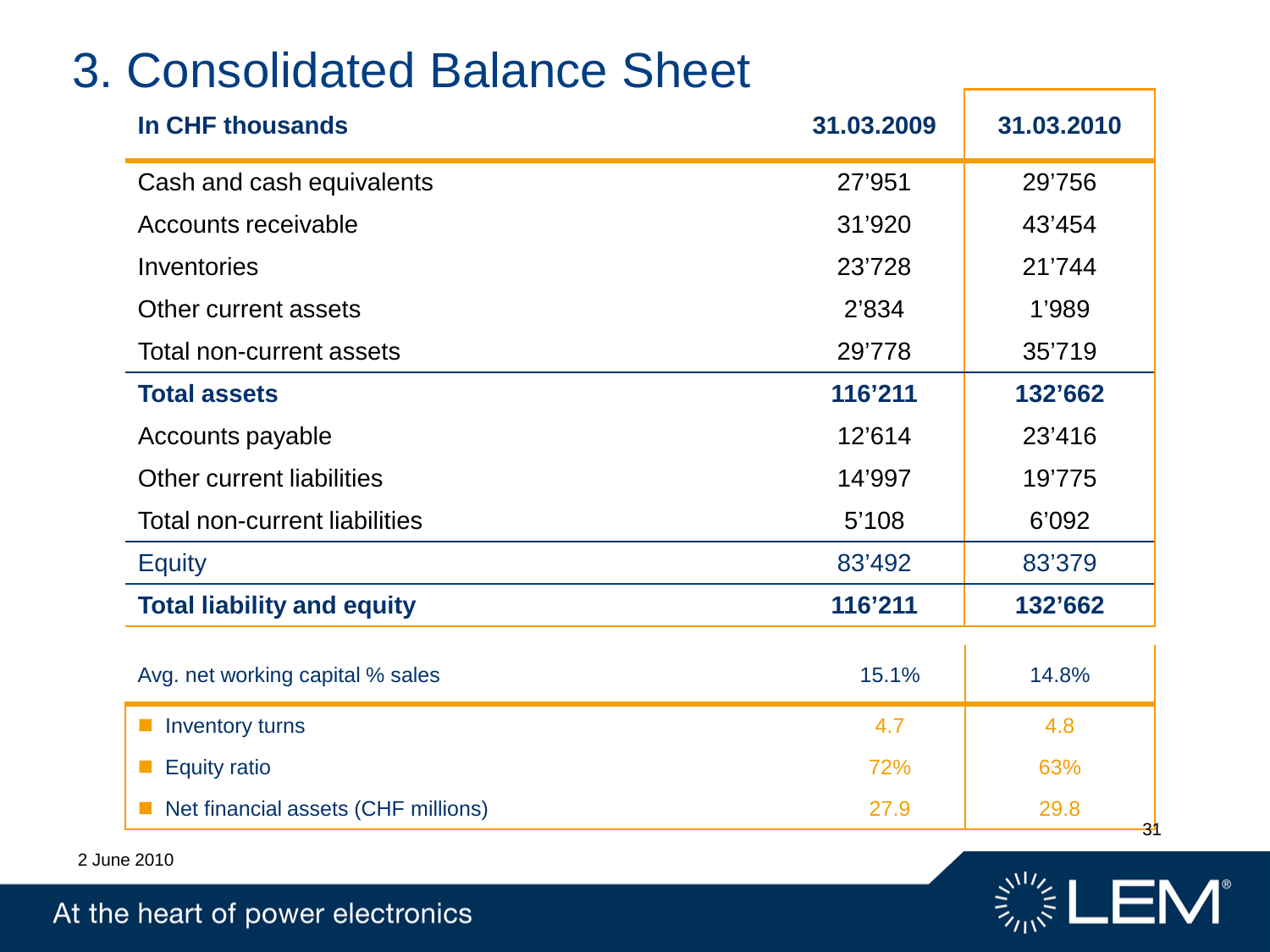### 3. Cash Flow Statement

| In CHF thousands                                   | 2008/09  | 2009/10  |
|----------------------------------------------------|----------|----------|
|                                                    |          |          |
| Net profit                                         | 23'925   | 10'532   |
| Non-cash items                                     | 3'361    | 7'676    |
| Cash flow before changes in NWC                    | 27'286   | 18'208   |
| Cash flow from changes in net working capital      | 3'651    | 8'091    |
| <b>Cash flow from operating activities</b>         | 30'937   | 26'299   |
| Cash flow from investing activities                | (9'052)  | (13'275) |
| Free cash flow                                     | 21'855   | 13'024   |
| Cash flow from financing activities                | (20'445) | (10'572) |
|                                                    |          |          |
| Change in cash and cash equivalents                | 1'440    | 2'452    |
| Cash and cash equivalents at the end of the period | 27'951   | 29'756   |

2 June 2010



32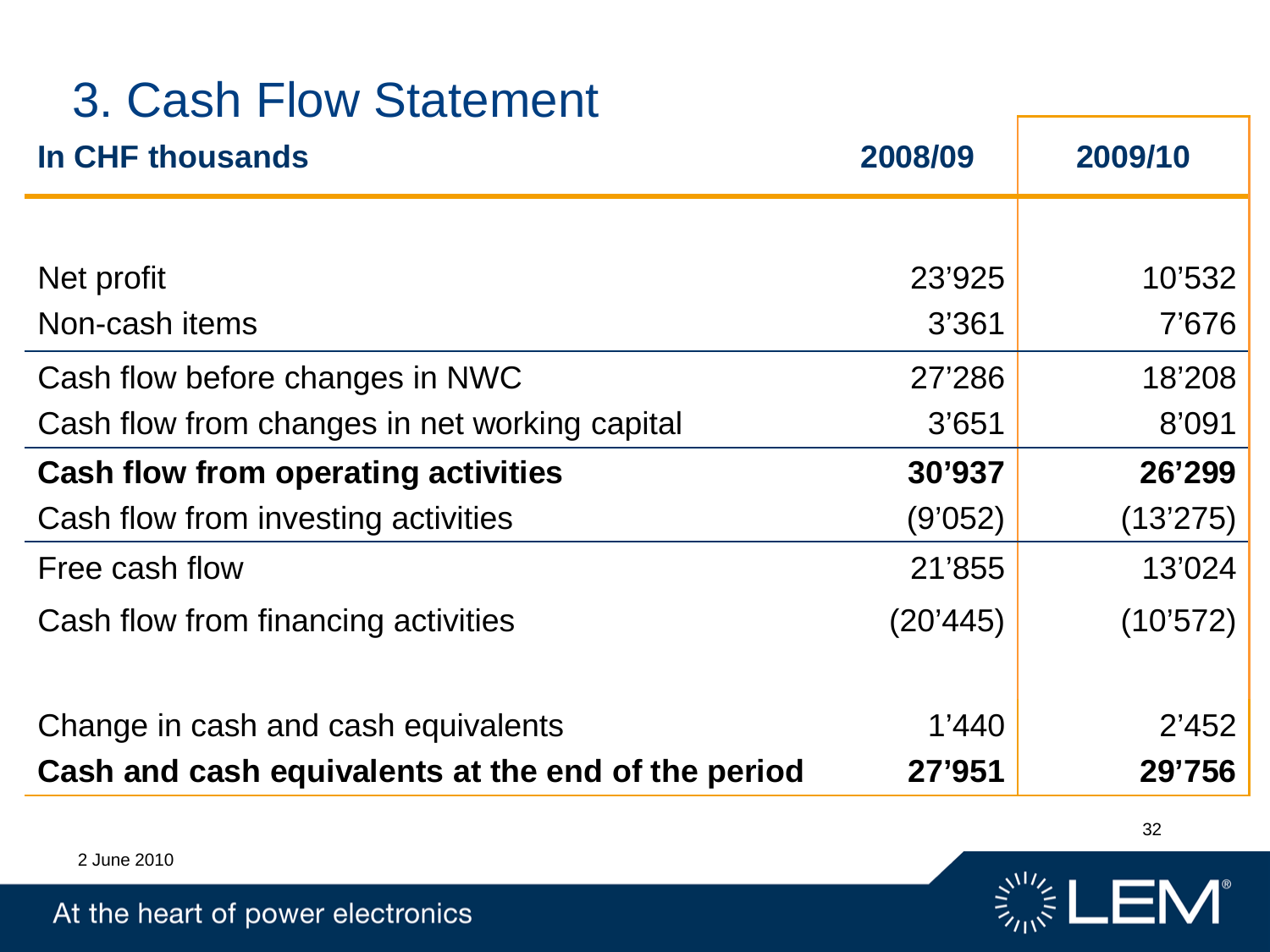### 3. Summary Financial Results

- Operational profitability back to pre-crisis level
- Net profit heavily impacted by reverse SOP costs
- Significantly reduced SOP volatility in time (3 years) and value (10%)
- Strong cash flow and balance sheet

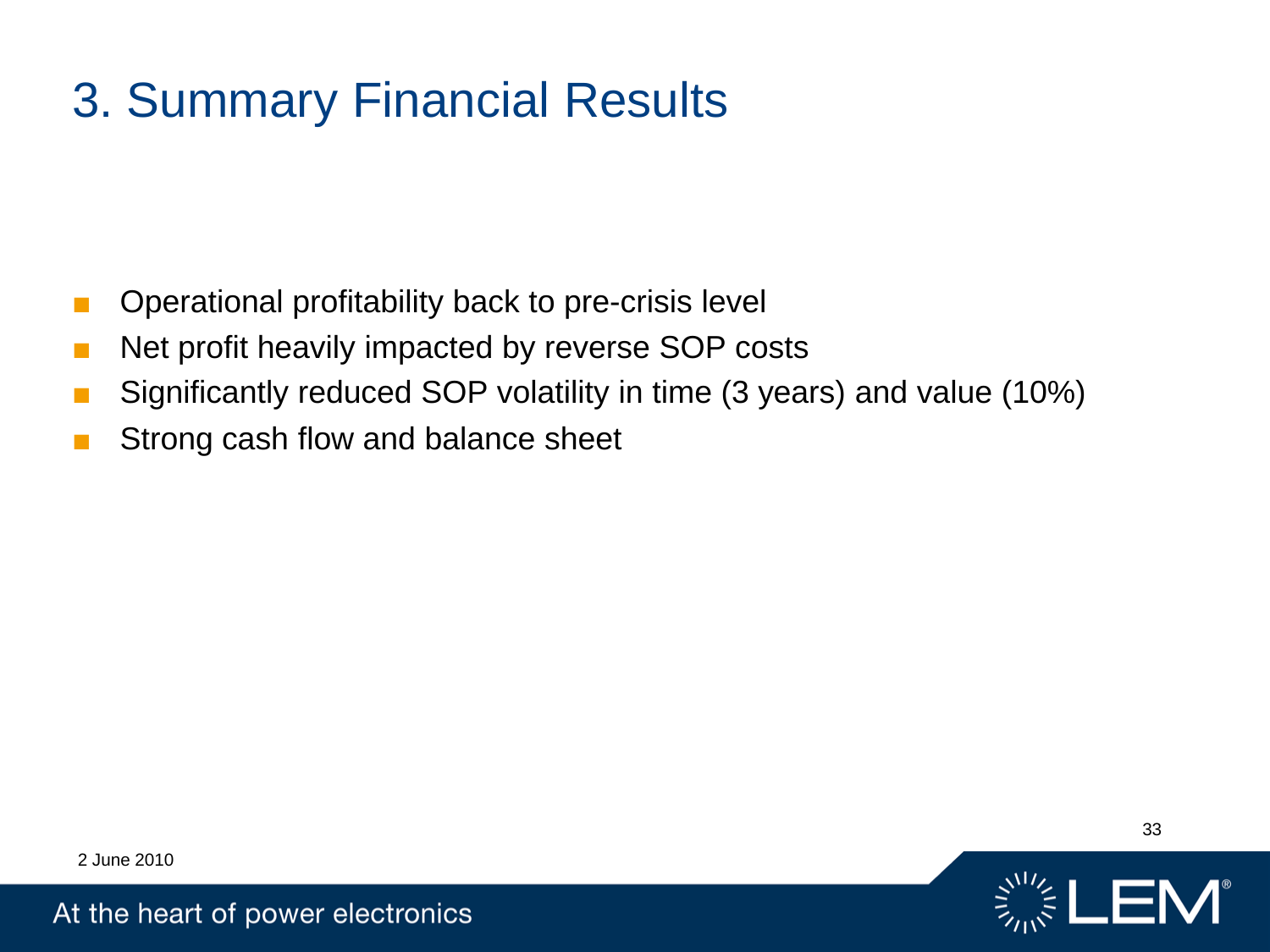#### 4. Strategy and Outlook Paul Van Iseghem, President & CEO



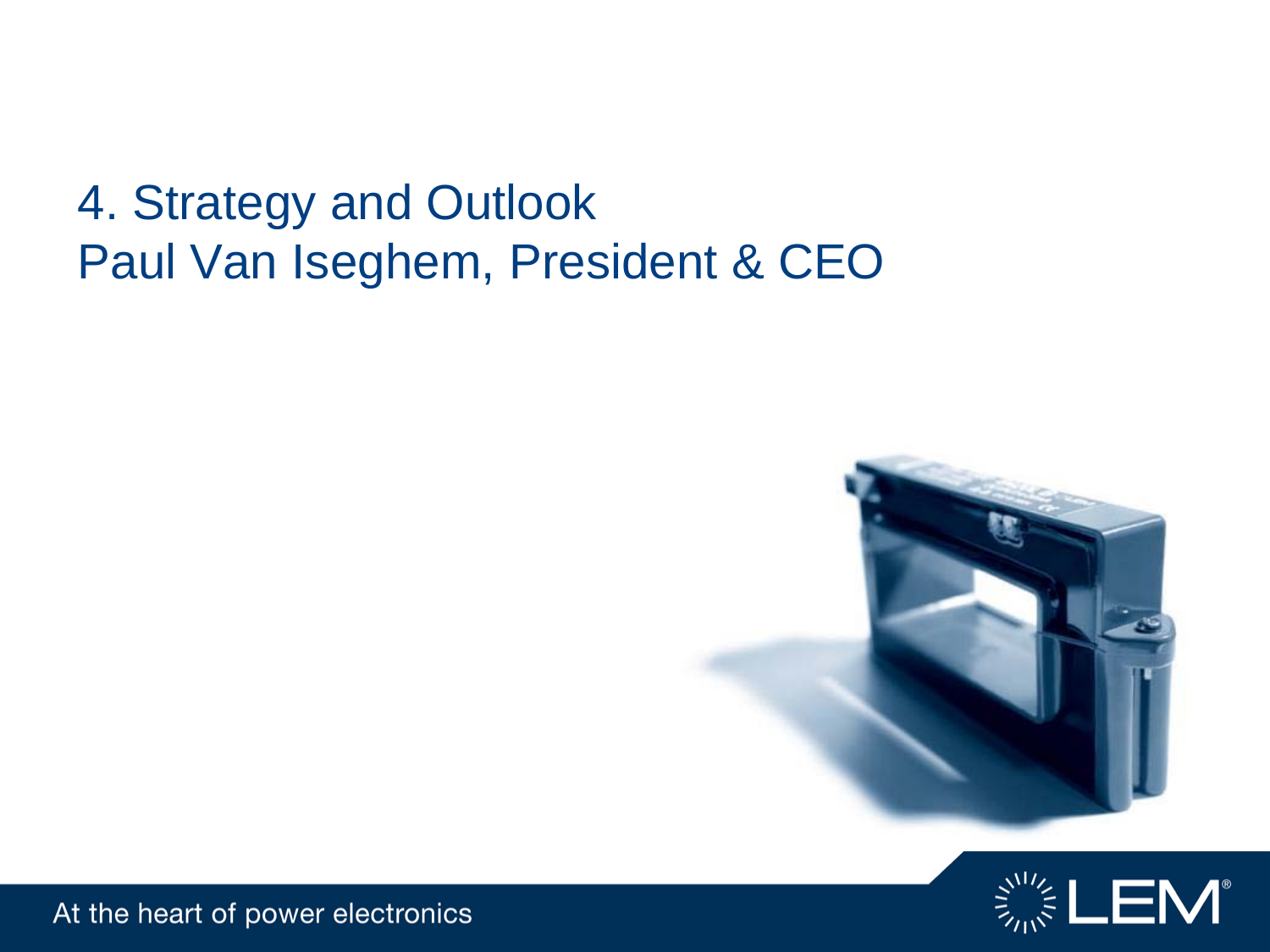# 4. Market Factors and Strategy

The strategy is confirmed

- The domain of power electronics is robust and fast growing
- With exception of the crisis, high CAGR of 12 to 14%
- Our multi market approach evens out the extremes
- Pure play components with LEM Inside strategy
- Focus on operational excellence, Quality-Cost-Delivery
- Focus primarily on organic growth

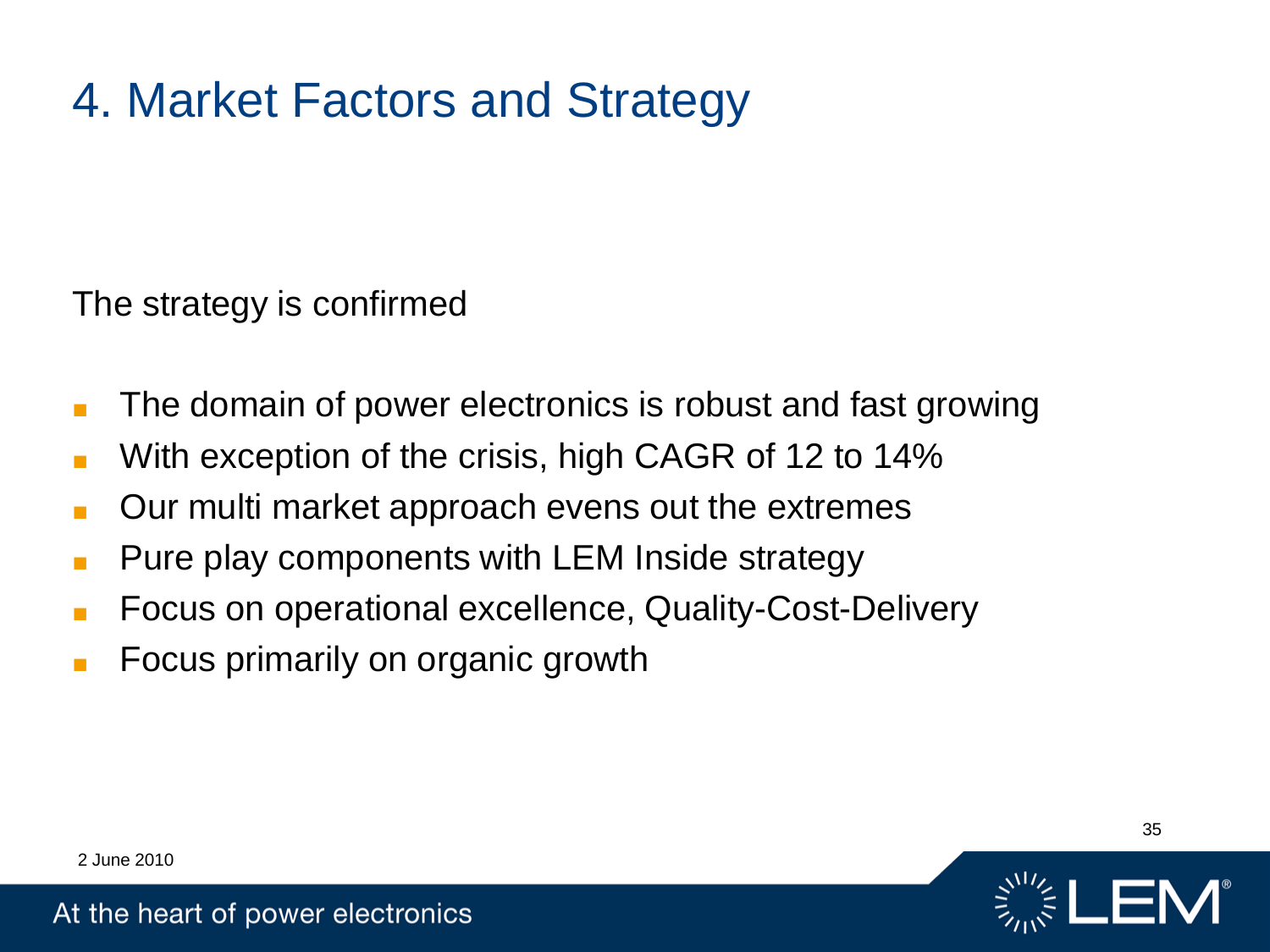### 4. Market Factors and Strategy



- We are more than ever convinced that our business strategy and 4 strategic drivers for growth will give us an advantage in the present economy
- The diversification of the markets will ensure to even out extremes of the different business cycles
- We are setting up new leading indicators that will help us increase our reactivity to the market



36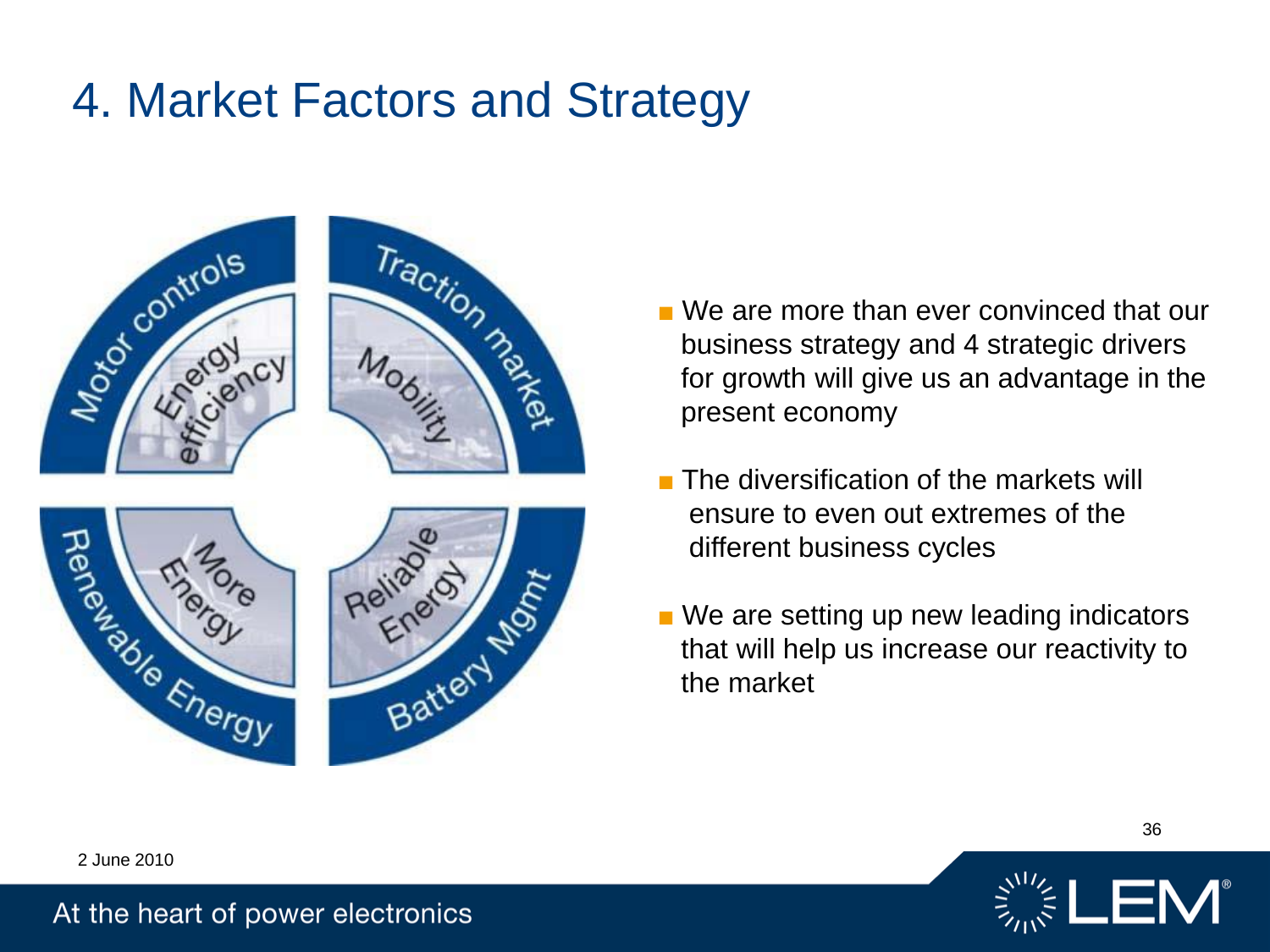#### 4. Outlook

- We are currently enjoying a very high bookings level, which is mainly coming from the traditional and robust drives market and from the renewable energy market, both wind and solar
- We are also expecting a fast ramp-up of production for various projects in the Automotive segment
- We have started the year on a high note, above Q4 in bookings and billings
- The rest of the year remains unclear and is not yet predictable
- The global financial uncertainties have not been removed, they influence the level of industrial investment
- Exchange rates are very unstable and may impact our business



37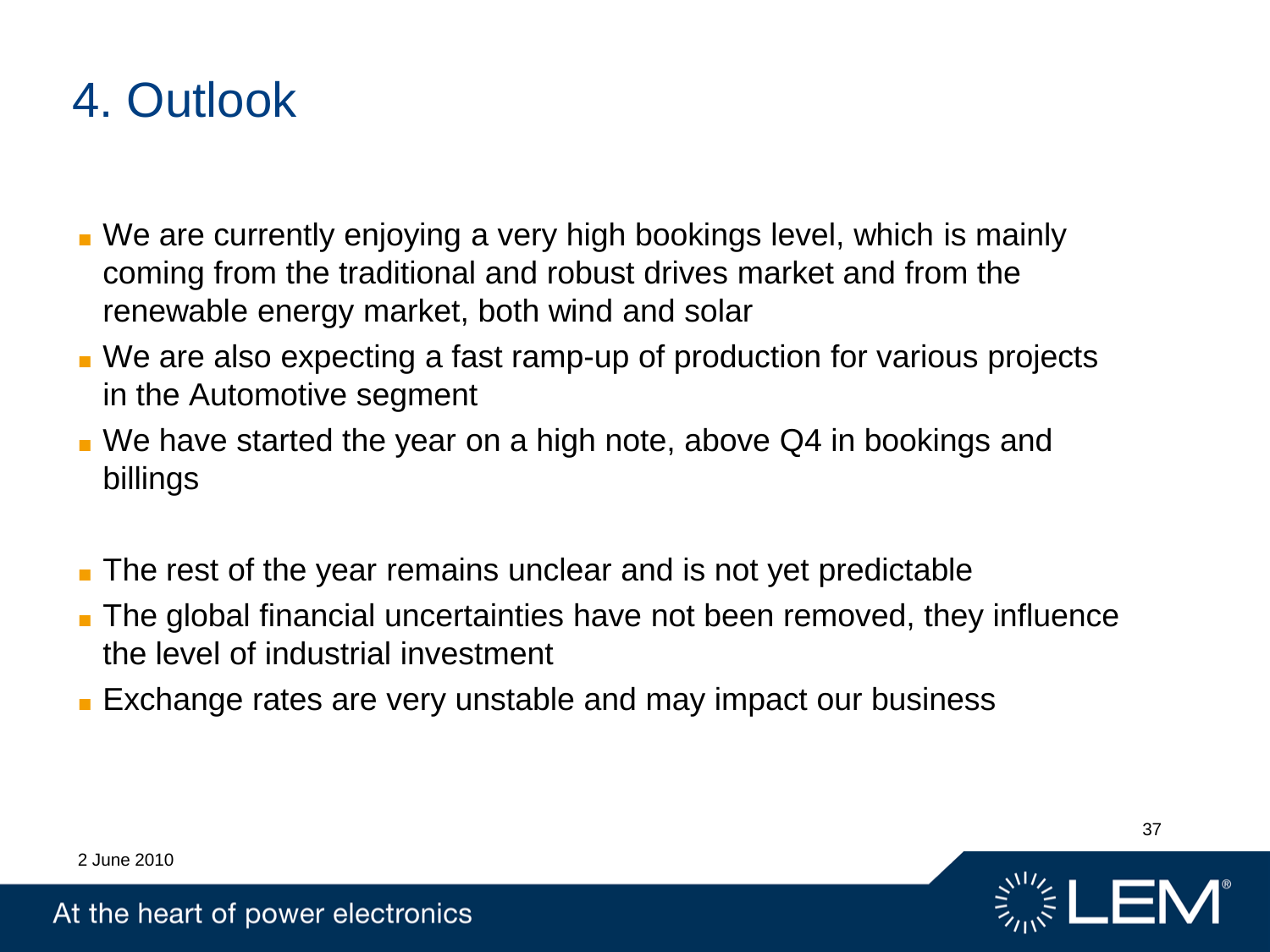# 5. Succession of the CEO Felix Bagdasarjanz, Chairman of the Board





2 June 2010 <sup>38</sup>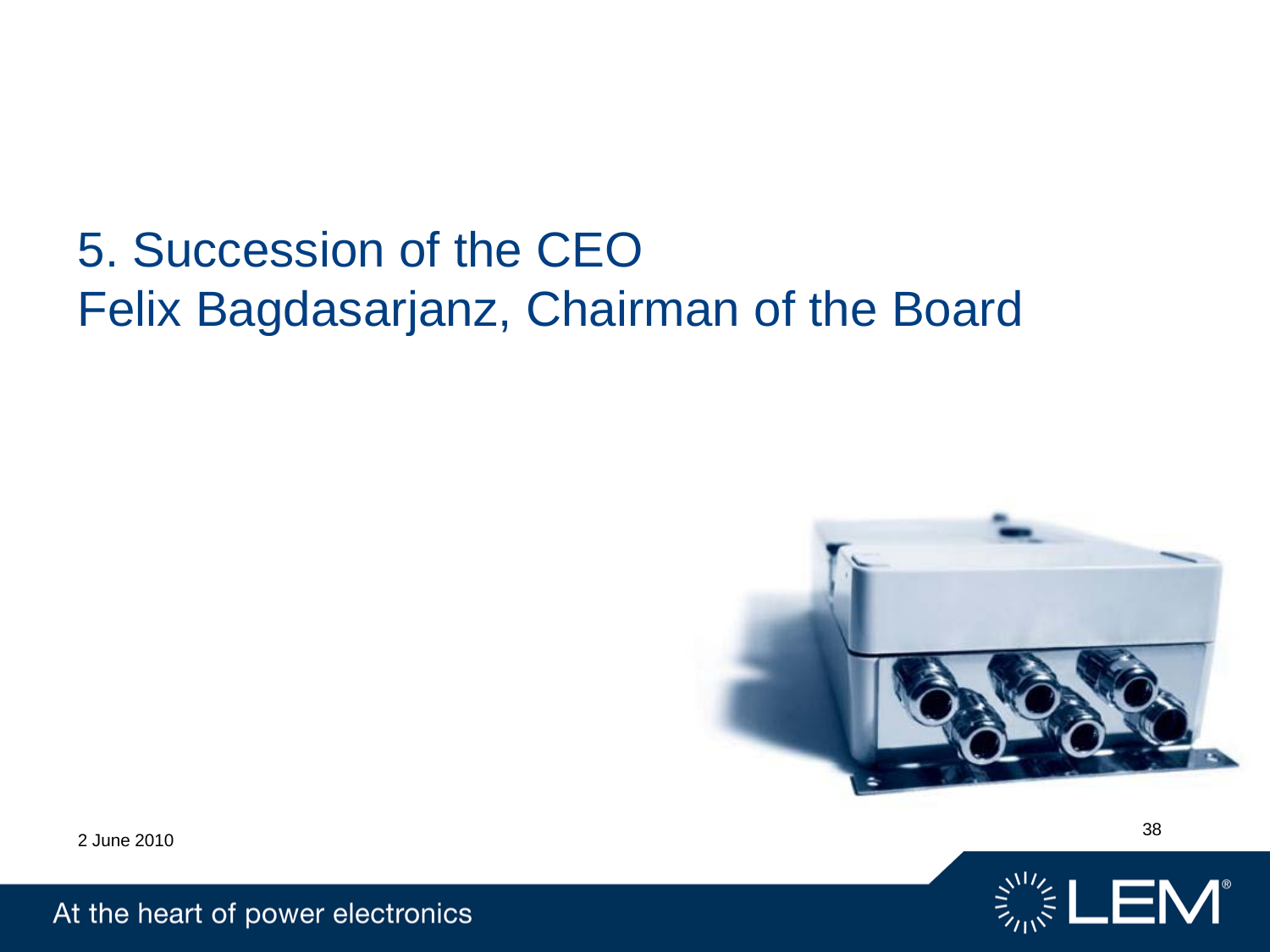### 5. Changes in the Management



- After 10 years with LEM Paul Van Iseghem will retire by the end of the year
- Since the divestment of LEM Instruments in 2005, Paul Van Iseghem has been leading the company successfully during an impressive phase of profitable growth and shareholder value creation
- To note are the expansion in new markets, in particular in China, and in new applications like in renewable energies
- The Board of Directors gratefully recognizes his outstanding achievements and the excellent performance of LEM throughout the years of his mandate



39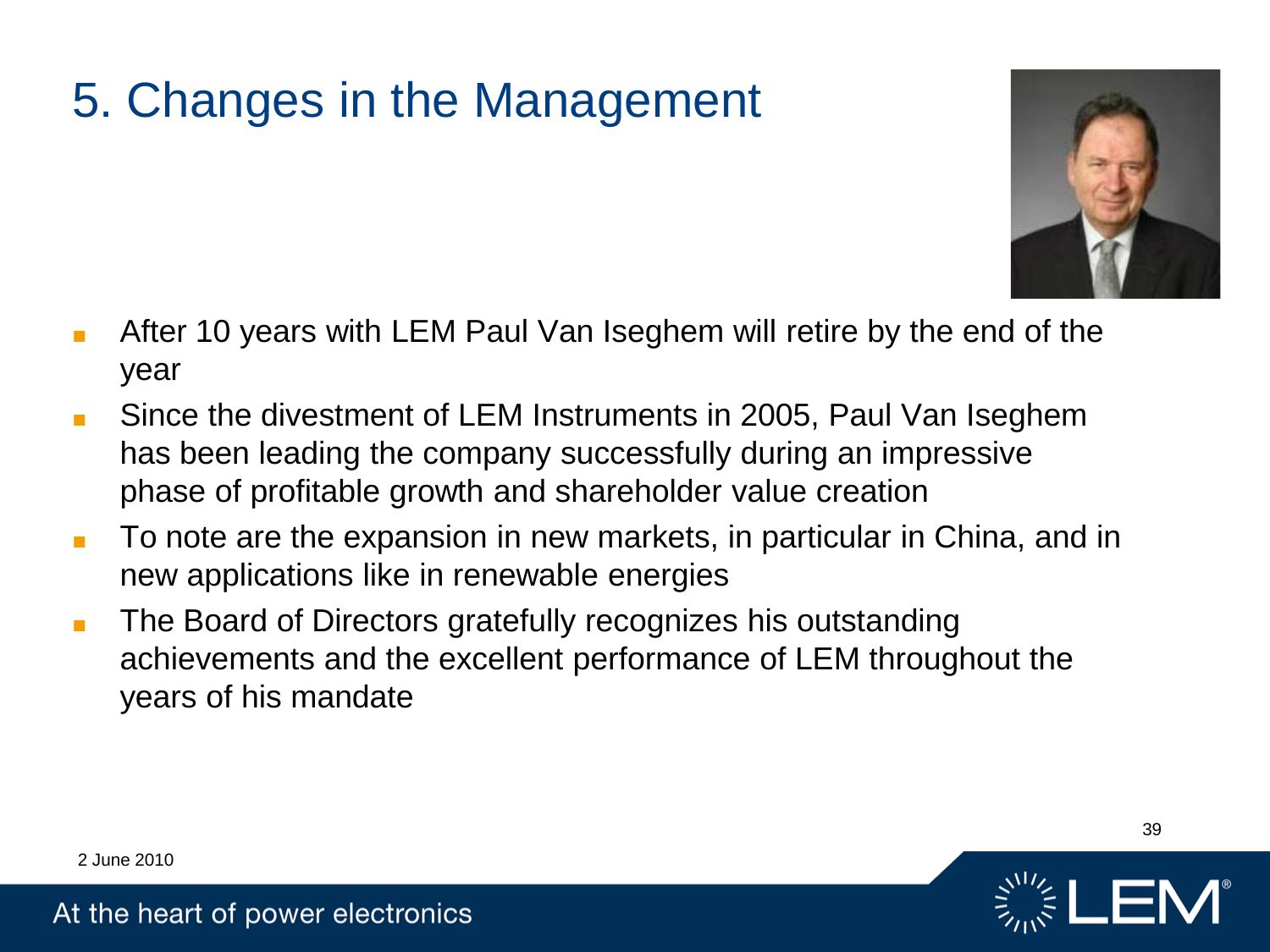# 5. Changes in the Management

- François Gabella will assume the role of CEO of LEM starting July 1, 2010
- Born in 1958 he is Swiss national graduated from EPFL with an engineering degree in microtechnics and holds an executive MBA from IMD, International Institute for Management Development
- François Gabella has a broad industrial background, worked in Switzerland, the United States, Germany and France for companies such as Schlumberger, ABB and AREVA, where he has held global responsibilities. In his last function, François Gabella was CEO of TESA SA in Switzerland, a world leader in measuring instruments
- The Board is confident that his broad experience gained in various management functions as well as his personality are a guarantee for the continuation of the strong executive leadership and the future prosperity of the company



40

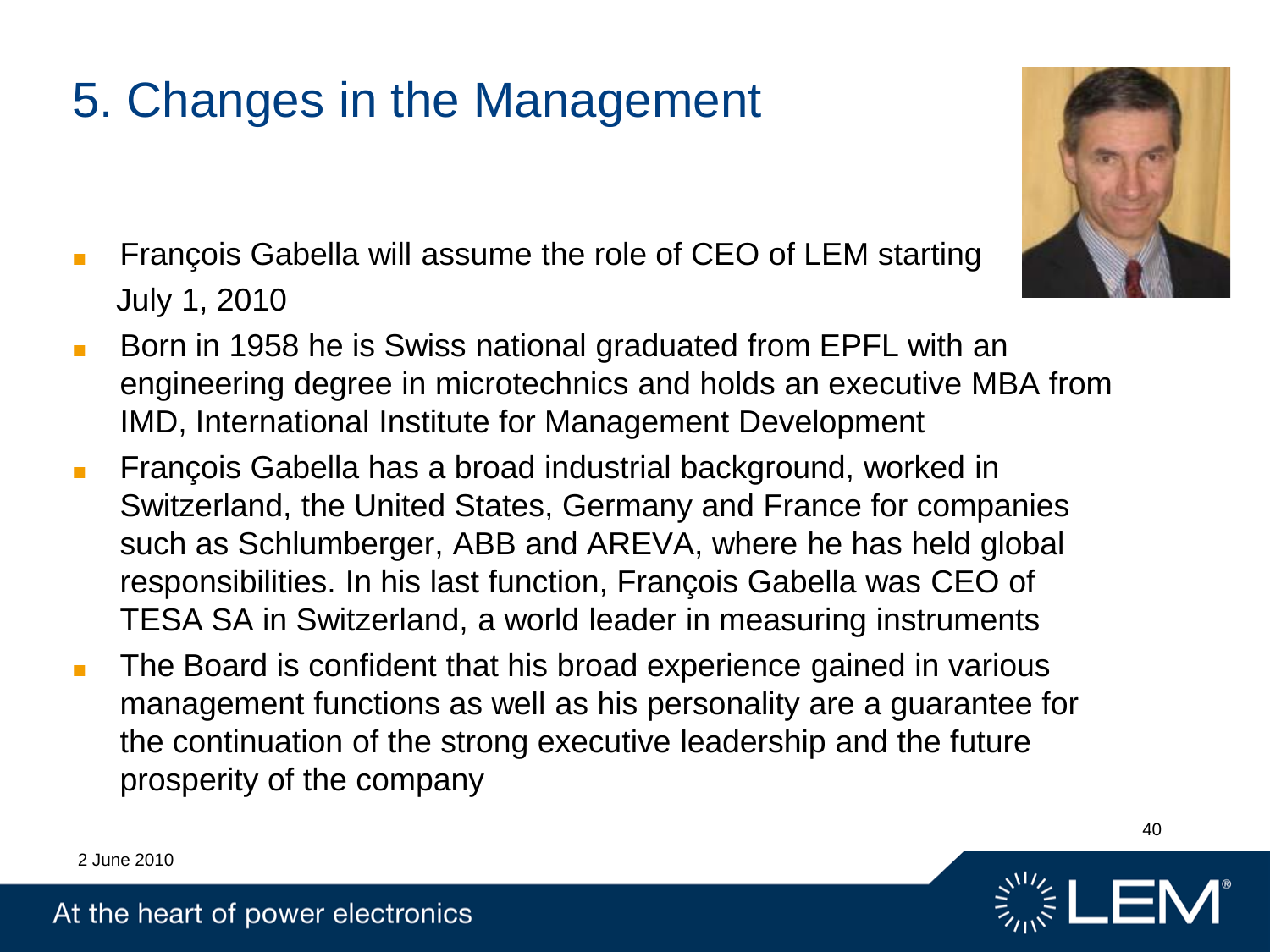### 6. Proposals for the Shareholder's Meeting Felix Bagdasarjanz, Chairman of the Board



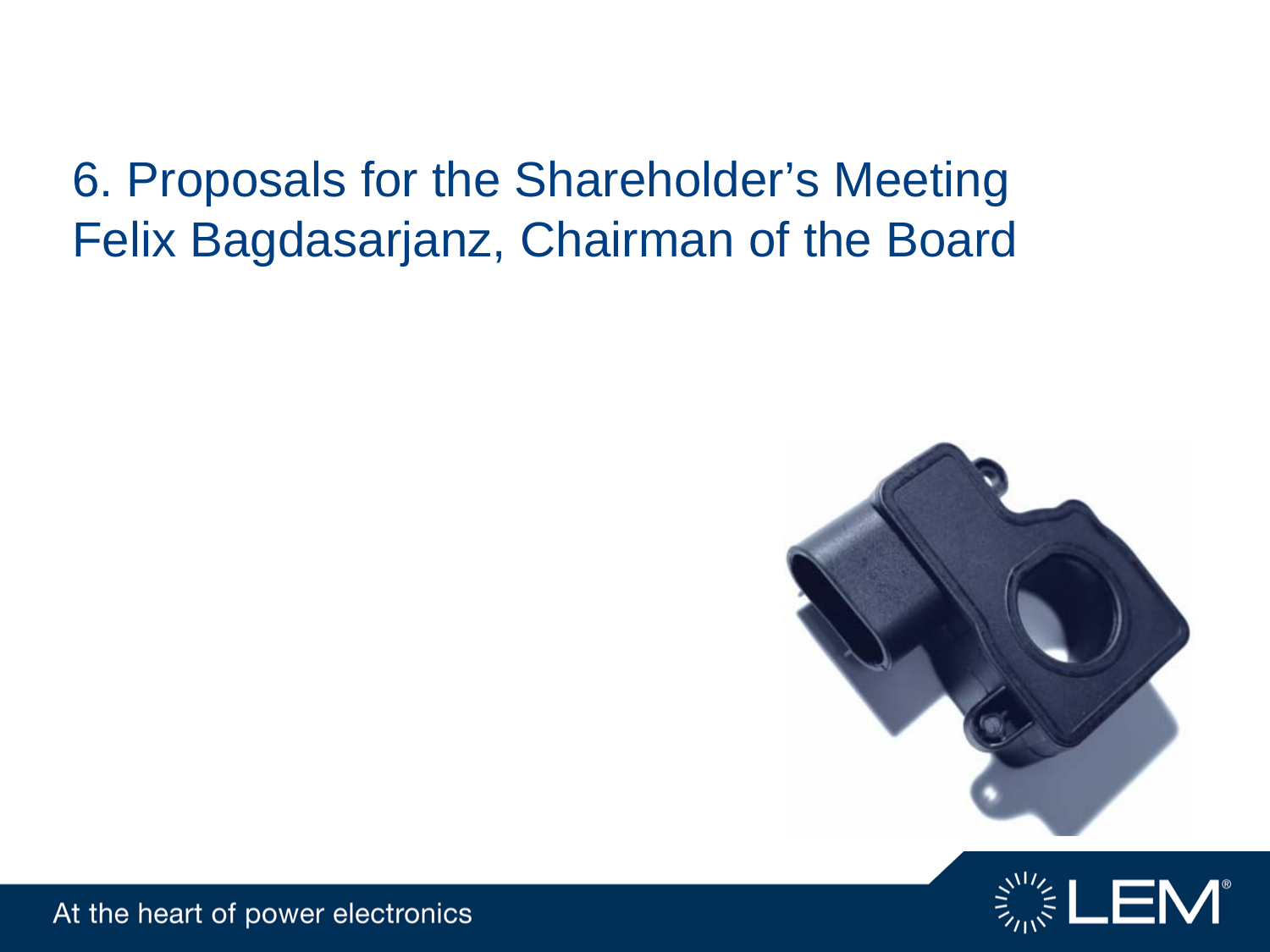### 6. Proposals for the Shareholder's Meeting

- The Board of Directors will propose the payment of an ordinary dividend of CHF 5.00 per share
- In view of the positive outlook for further profitable growth of the company and of the significant potential to increase the financial leverage in the balance sheet of LEM, the Board of Directors will propose in a first step the payment of an additional extraordinary dividend of CHF 15.00 per share
- As a second step, the Board of Directors intends to launch a share buy-back program on a second line of trading to start in summer this year. This program shall be in the amount of up to CHF 15 million and extend over a period of maximum two years



42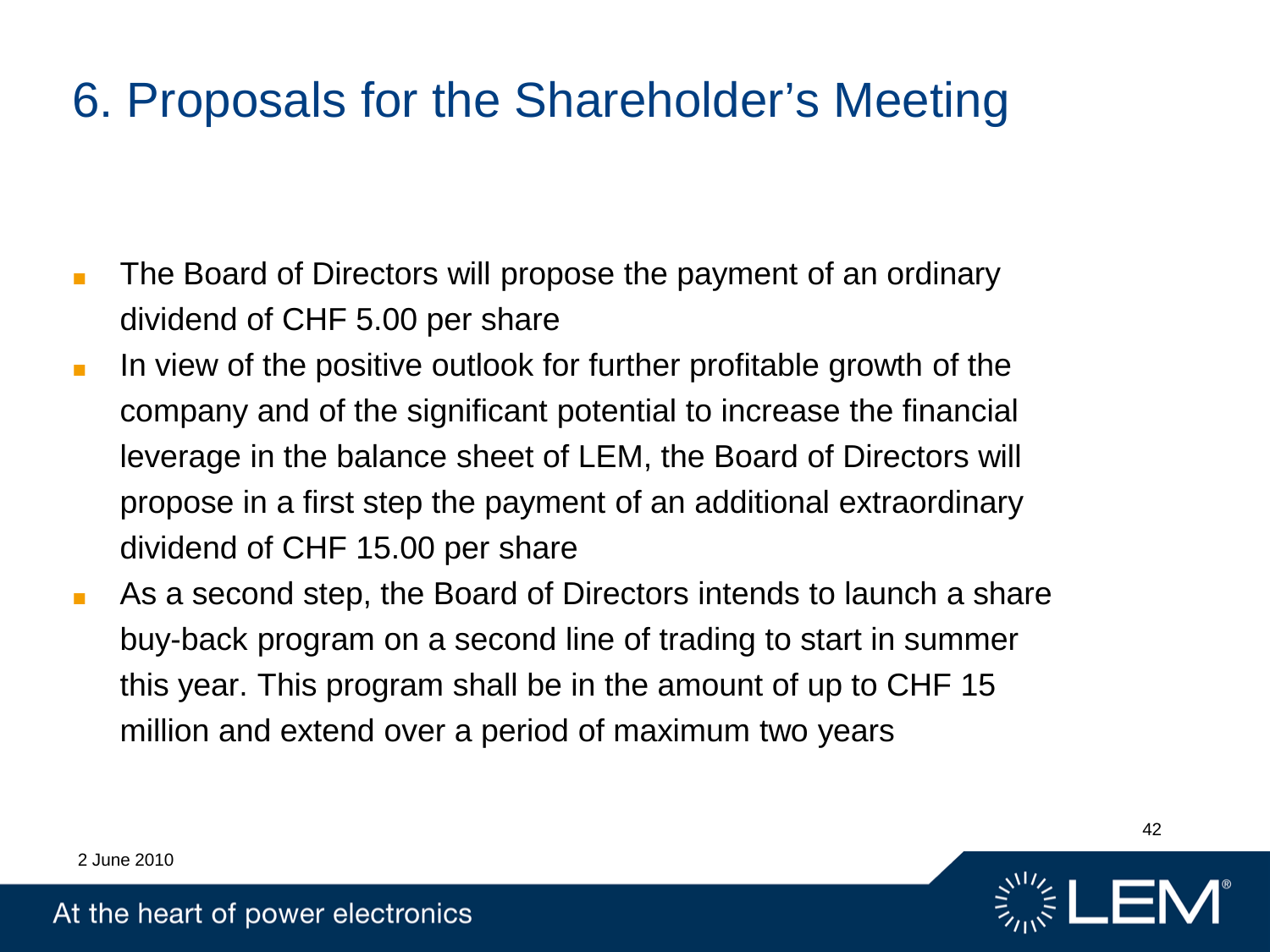### 6. Proposals for the Shareholder's Meeting

- Following the recommendation of LEM's second largest shareholder, 7-Industries Holding BV, the Board of Directors proposes the election of Dr. Ilan Cohen as a new Director
- Israeli and Belgian national, Ilan Cohen is President and CEO of the Israel based companies Servotronix Motion Control Ltd and Servotronix Motion Systems Ltd



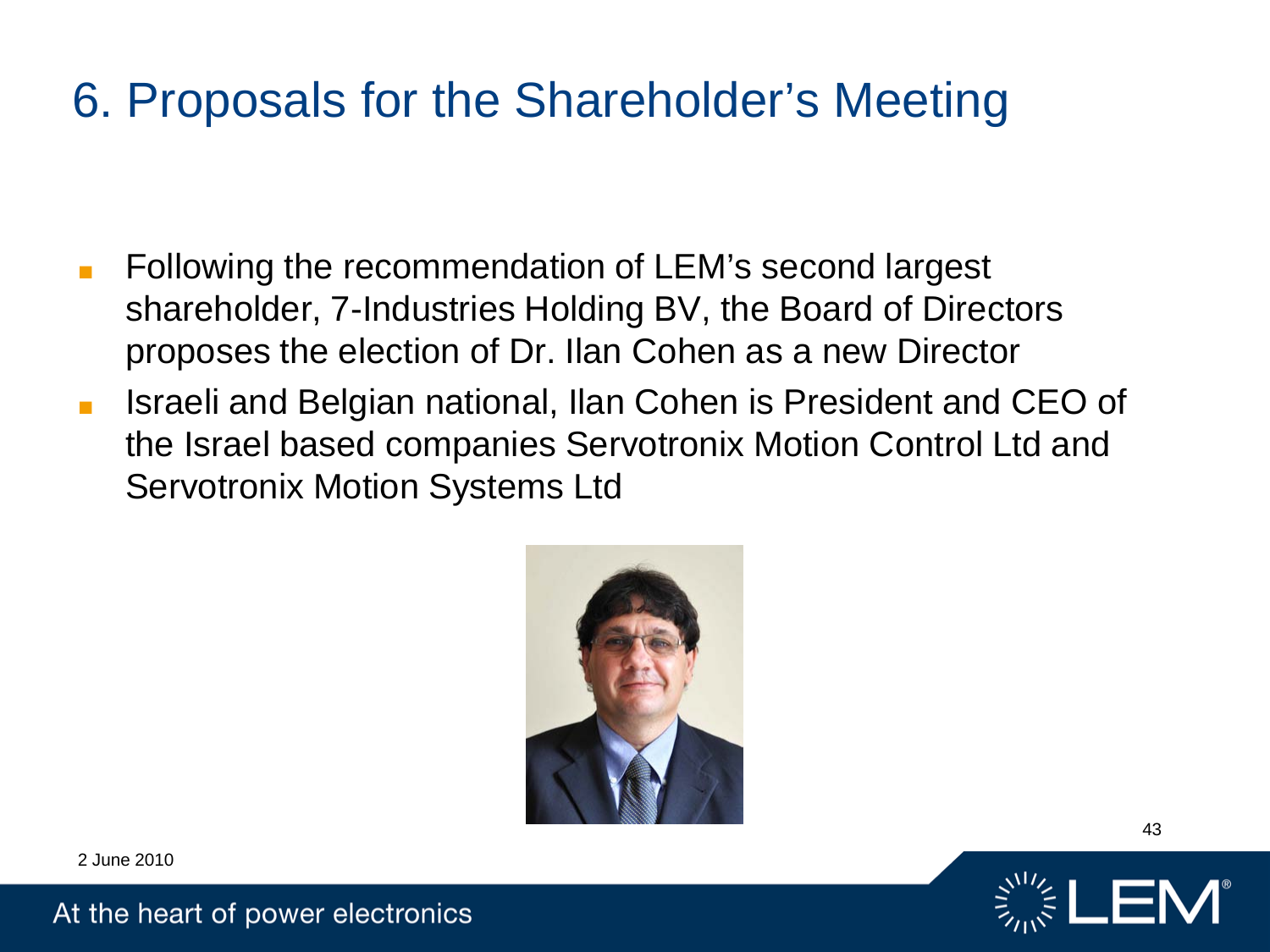### 6. Proposals for the Shareholder's Meeting

Amendment to the Articles of Incorporation of LEM Holding SA

- Mr. Werner O. Weber who presently owns 27.4 % of LEM's share capital (including through WEMACO Invest AG) has requested to include in the articles of incorporation of the company an opting-out clause according to article 32 of the Federal Act on Stock Exchanges and Securities Trading (SESTA). This would release any shareholder (including Mr. Weber) from the obligation to submit a public takeover offer to all shareholders as soon as his participation in LEM exceeds 33 1/3 % of the voting rights
- The Board of Directors has discussed the request of Mr. Weber and came to the conclusion that it is not in the best interest of all shareholders. Therefore the majority of the Board of Directors recommends to vote against the proposal



44